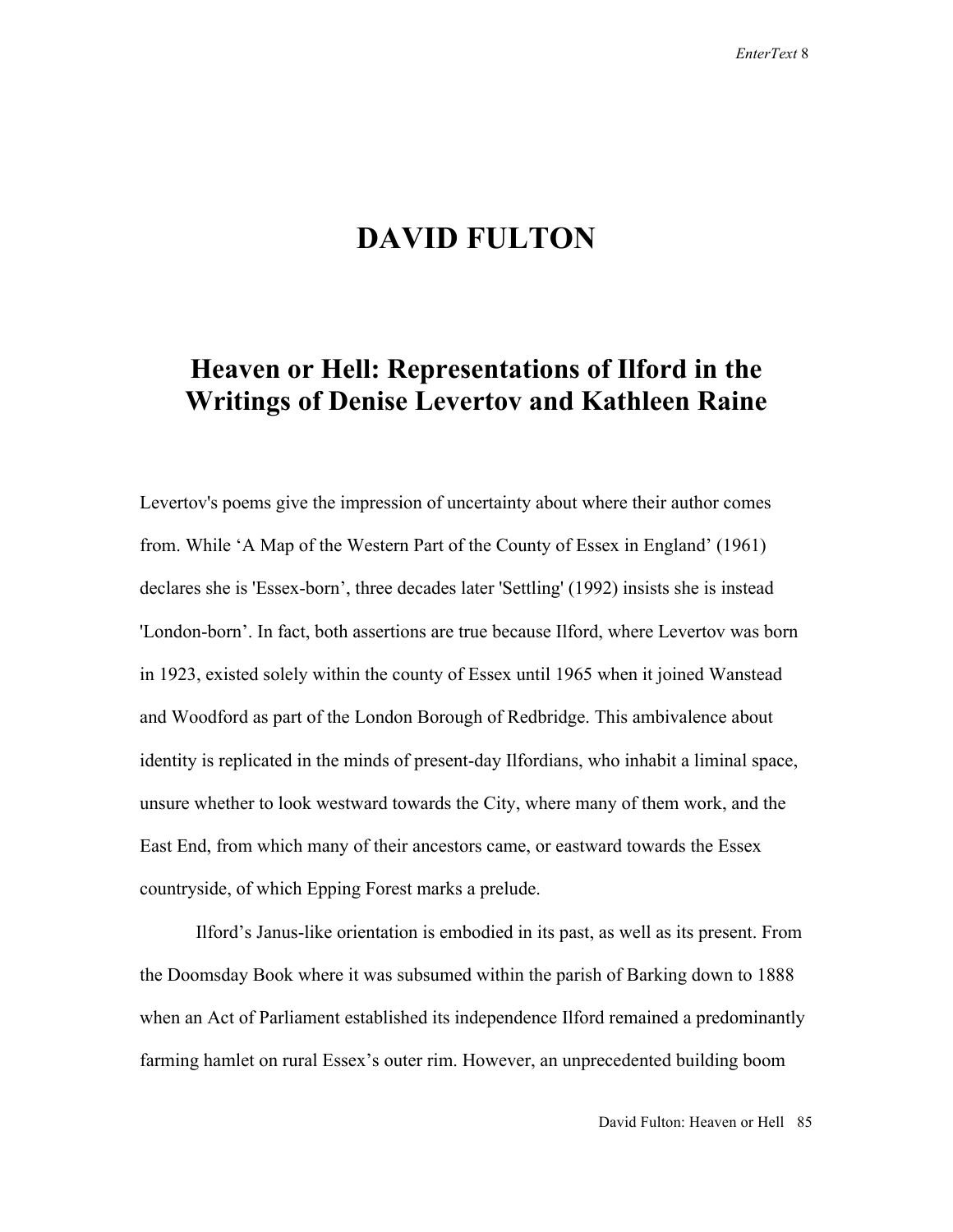during the late-Victorian/early-Edwardian period began to transform it into the London suburb we know nowadays. Contemporary Ilford is in great part the product of two men, Griggs and Corbett, who built a series of estates to the north of Ilford Station between 1898 and 1907. Their success encouraged other developers to erect less expensive housing south of the railway track. Inevitably, such rapid expansion had a profound impact on Ilford's population. In 1891 just under 11,000 people lived in approximately 2,000 houses. Ten years later there were more than 42,000 residents, occupying almost 8,000 properties. By 1906 the housing stock had risen to 14,000 and by 1911 more than 78,000 people were living within the borough. What kind of suburb did this building boom produce? The properties, as Dane told the Royal Commission on London Government (1921-3), were meant to appeal to 'a better class [of] population', by which he meant clerks, shopkeepers and travelling salesmen, and in order to do so the whole area was planned 'from the parks point of view', thus avoiding 'the awful example of our neighbours between us and London'. As a result, while becoming decidedly urban, Ilford nevertheless, by setting aside land for a large number of parks, retained a strong sense of the countryside. $<sup>1</sup>$ </sup>

 However, having succeeded in capturing its targeted residents, what amenities – apart from open spaces - did the new suburb provide? Schools, churches, shops and sports clubs were quickly built, although, due to Griggs and Corbett's temperance enthusiasms, pubs and off-licences were conspicuously absent. However, without theatre, gallery or concert hall Ilford, unlike Bedford Park or Hampstead Garden Suburb, lacked any sort of cultural aspiration. Edwardian Ilford was, as a reader of the *Evening News* (3 October 1907) pointed out, 'not a unity, but a duality', 'the line of severance [being] the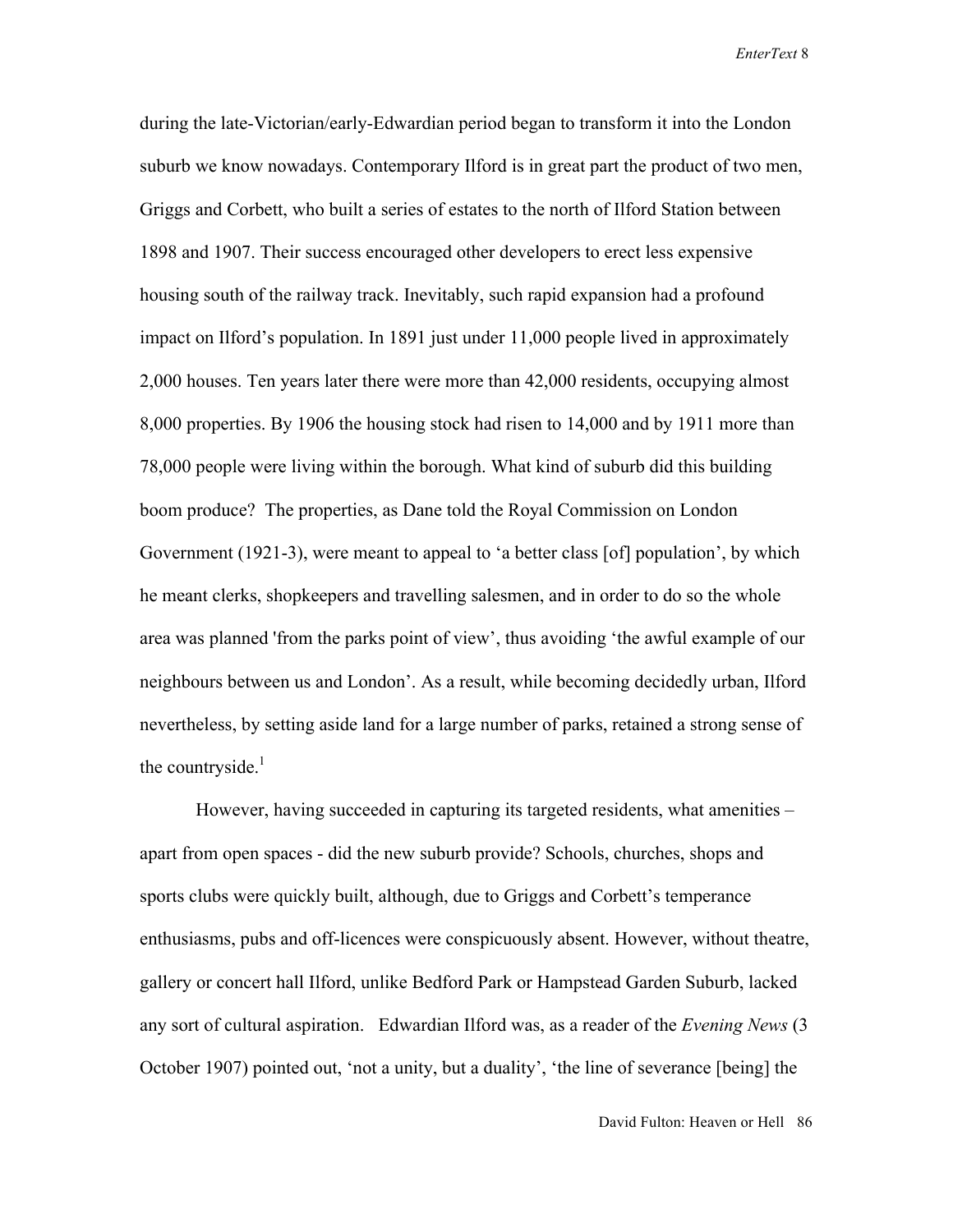railway'. Since 'the difference between the two districts' was almost as marked as between 'Kensington and Notting Hill', it was the 'ambition of every rightminded Ilfordian' to 'migrate as speedily as possible' to the more salubrious side.<sup>2</sup> Levertov spent her childhood at 5 Mansfield Road on one of the more prosperous estates to the north of the railway just a street away from the 117-acre Valentines Park. In contrast, Raine was born at 6 Gordon Road, literally on the "wrong side of the tracks", and although she soon moved to West View in the north of Ilford, which looked across open countryside, circumstances remained, in her estimation, meagre and cramped. These differences clearly go some way to explaining Raine and Levertov's widely contrasting images of their birthplace.

 The *Evening-News* correspondent concludes his description of Ilford thus: 'The pattern of houses is splendidly uniform; its street vistas are beautifully monotonous; every front garden is a replica of its neighbour....<sup>3</sup> This proud panegyric, delivered without a trace of irony, describes as positives the very qualities which were used, until quite recently, to construct hostile characterisations of suburbia as a site of impoverished uniformity, both of design and social grouping. Its omnipresent lower-middle-class mentality, it was argued, led to an obsession with gentility and respectability, to a stifling conformity, policed by low-church sermon and circulating gossip, thereby producing a space that oppressed men, but, more particularly, women and children. Suburban petitbourgeois culture, so the argument went, was at best middle-, at worst low-brow, preferring conspicuous consumption and sport to any artistic or intellectual pursuit. Indeed, people trying to maintain a cultural life within the suburbs were seen as doomed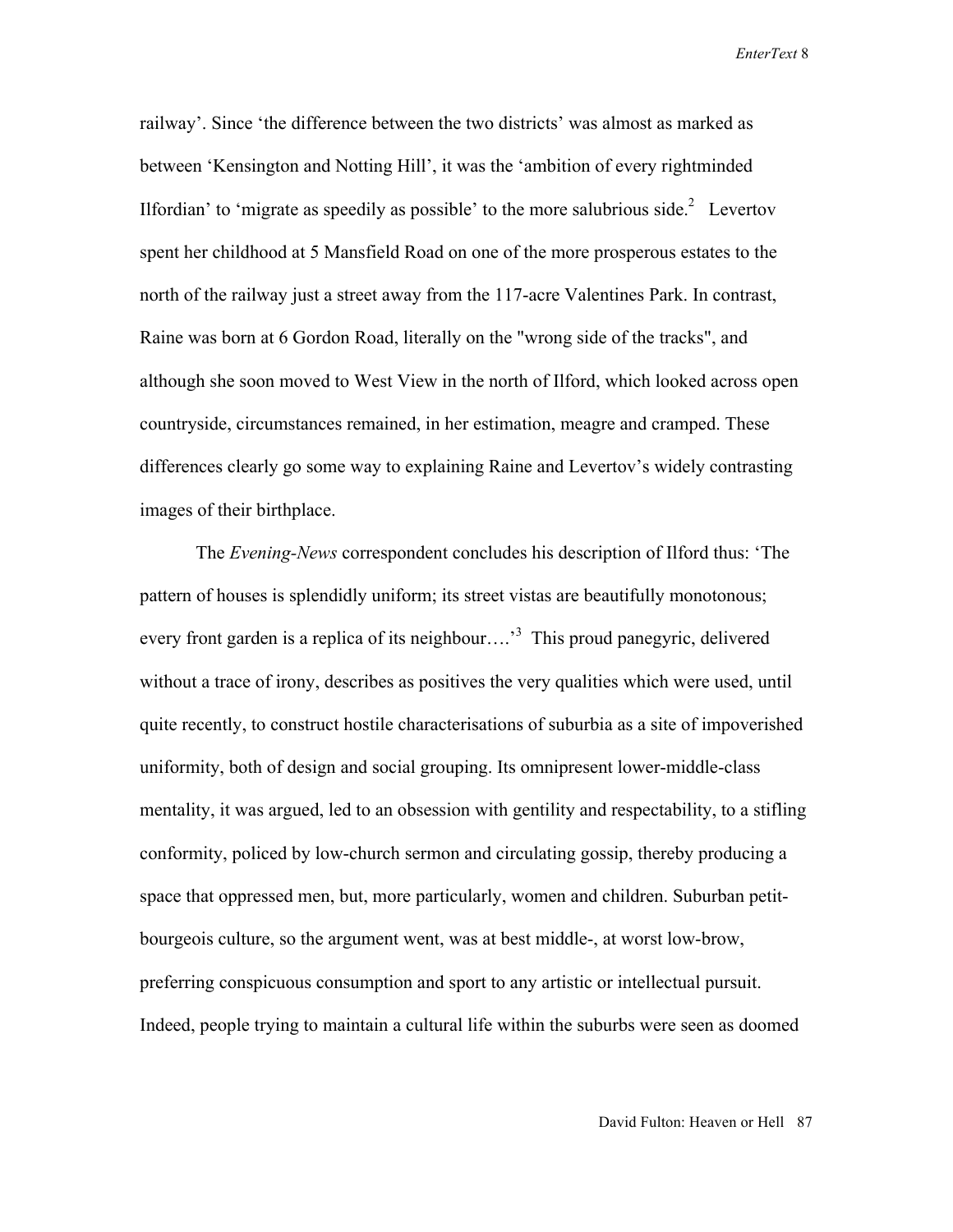to being, like Pound's Hugh Selwyn Mauberley, so hopelessly 'out of key with [their] time' that they were forced to leave.

 These were the terms with which Modernism dismissed suburbia, privileging instead the metropolis as the site of everything the suburbs lacked: a rich diversity of architecture, class and ethnicity; a freedom of behaviour, holding out the prospect of sexual adventure, such as would interest a flâneur; a strange intermixture of the threatening and the safe, the sordid and the sublime, the unreal and the only too real; subtle networks of intellectuals; newspapers and magazines discussing the latest ideas; the general cultural ferment that would challenge the would-be artist to innovate, while simultaneously preserving the best of tradition. However, new cultural studies and postmodern perspectives have led to a revaluation. Collections like *Visions of Suburbia* (1997) and *Expanding Suburbia* (2000) have argued that the suburbs, far from being peripheral to the project of modernity, engage with its central concerns.<sup>4</sup> Roger Silverstone, for instance, contends that, despite appearances to the contrary, the suburbs possess a paradoxical complexity, analogous to that of the modernist city: found everywhere, yet rarely noticed; longed for, yet detested; neither wholly urban, nor wholly rural; a reliant by-product of the town, yet attempting separation from it; a manifestation of a well-to-do, confident middle class, yet hiding deep insecurities; a place of apparent stability, yet often experienced as flux; a community designed to be homogenous, yet frequently realising itself in terms of hybridity and the integration of the Other; a location that appears to suppress women, but in fact provides them with the means to organise patterns of empowerment.<sup>5</sup>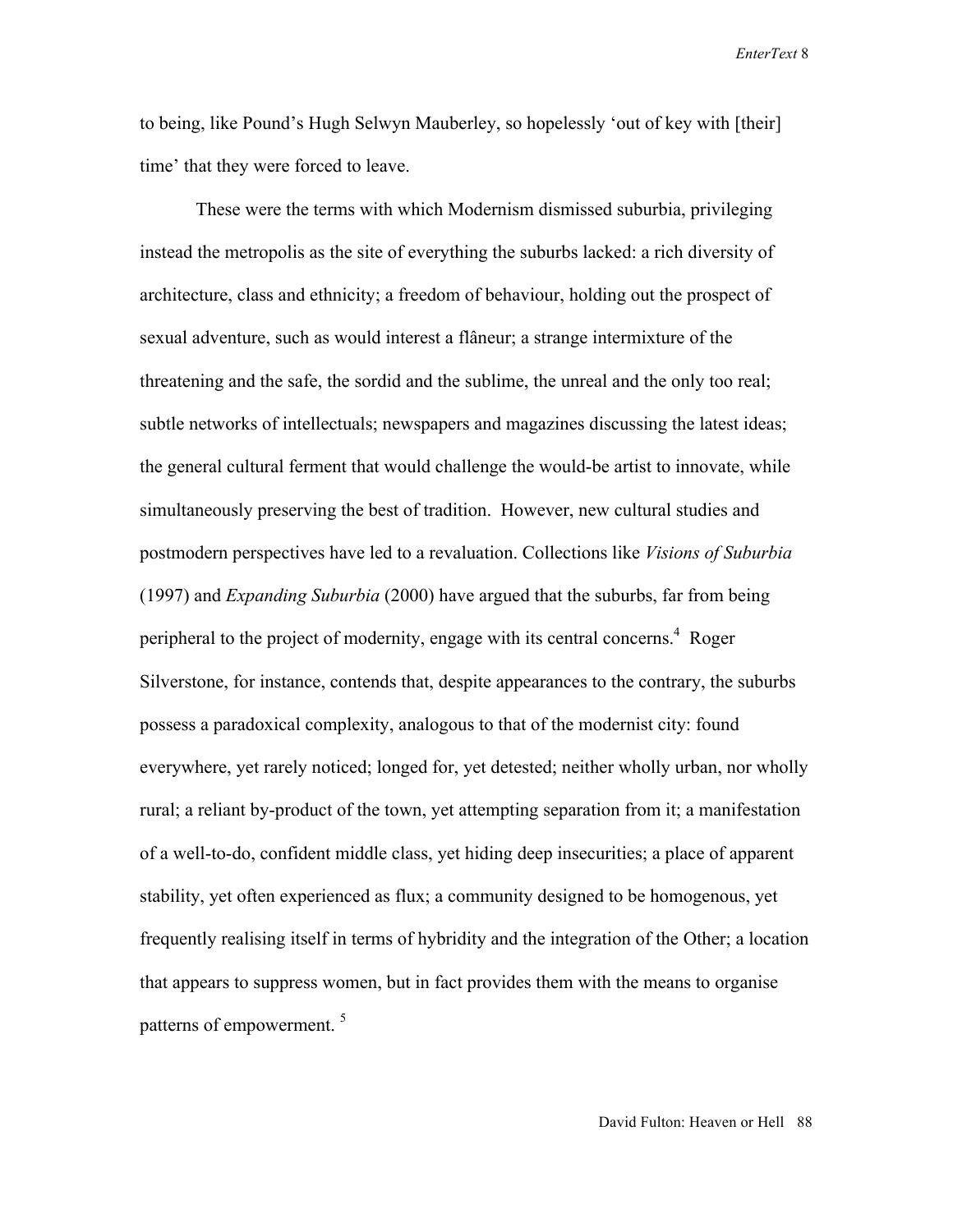In her autobiographical trilogy – *Farewell Happy Fields* (1973), *The Land Unknown* (1975) and *The Lion's Mouth* (1977) – Raine articulates a traditional critique of the suburbs, which largely concentrates on stifling constriction. Adopting Wordsworth's phrase, she repeatedly calls Ilford a 'prison-house', perhaps to remind readers of how many forms that incarceration takes.<sup>6</sup> There is, initially, architectural confinement. On returning for vacation from Girton's Victorian-Gothic spaciousness, she finds her house even 'smaller…than I had remembered': 'between the garden gate and the front door I had to shrink back into those mean dimensions'.<sup>7</sup> Ilford, an 'environment devoid of all culture', represses any stirring of the imagination: 'The mean streets of the Ilfords of the world impose meanness of thought, make …all but impossible certain kinds of feeling, certain modes of consciousness'.<sup>8</sup> Its emotional range is so tightly restricted that it cannot generate the kinds of passion that sweep social conventions aside. Hence when in 1922 'Mrs Thompson and her adolescent sailor lover' stab the husband to death and are subsequently hanged, their actions appear wholly untypical: 'in these two,' Raine concludes, 'the flame of life burned too brightly for Ilford....' <sup>9</sup> Consequently she considers it symptomatic that her teenage boyfriend never once 'attempt[ed] to seduce me': suburban 'mores...precluded that'.<sup>10</sup> Ilford's tendency to imprison every aspiration is summed up in its devotion to traditional roles, particularly for women. Her mother expects her to look '"pretty"', not to 'ruin [her] eyesight over books', to be 'able to accompany songs on the piano' and, eventually, 'to have "a husband and children" as was "natural" for "young girls"'; while her father wants her to become an 'English mistress in a good girls' secondary school' and, after an authentic conversion, a devout Methodist. To the latter end during one summer holiday he encourages her to link up with a group of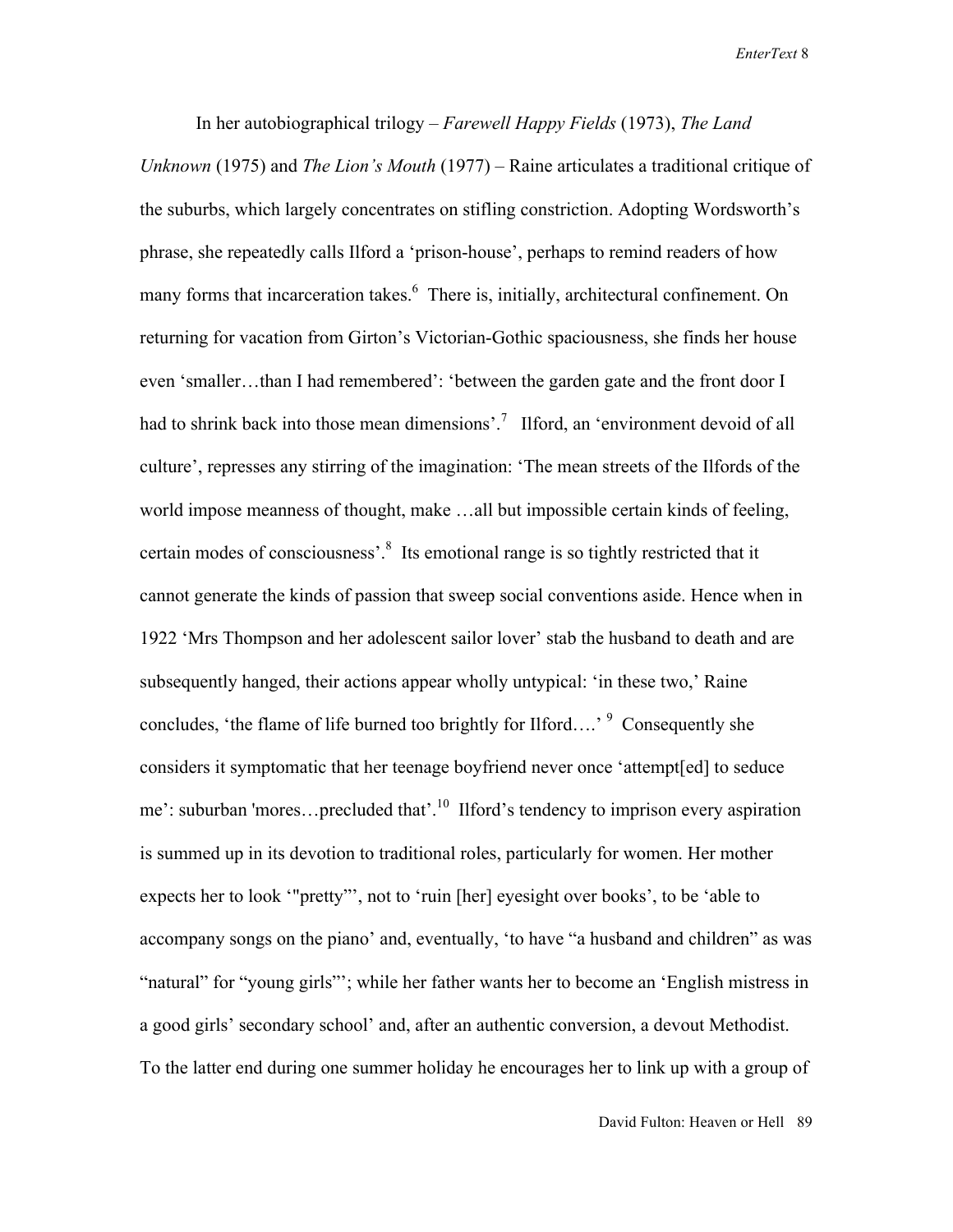Wesleyan ministers, but Raine merely senses the restriction of their 'cramped mental spaces'.<sup>11</sup> After graduating from Cambridge, she rebels against her parents' limiting expectations, refusing to 'consent to the curbing of winged dreams to fit such a norm', dedicating herself instead to artistic freedom.<sup>12</sup>

 Before this final escape Raine constructs a series of partial escapes. In early adolescence she retreats to the hills of literature and biology, the former giving her 'knowledge of…life…other than any accessible to me, unfitting me for Ilford', the latter permitting, by means of the microscope, 'no building estates' to 'obliterate the delicate order...of the living form'.<sup>13</sup> Later she allows herself to fall into idealised love for the Beardsleyesque Ilford misfit, Roland Haye, who, by taking her to London's theatres, concert halls and restaurants, opens metropolitan culture's 'golden doors' to her.<sup>14</sup> Finally, shortly before leaving for university she cultivates friendship with Germain d'Hengest, a French 'man of culture', whose 'mental spaciousness' encourages her to expand into European patterns of thought.<sup>15</sup> Raine's complete escape will be to Cambridge, but, although she deems herself at university 'a young barbarian' among upper-middle-class undergraduates, she does not in any sense regard Ilfordians as her 'people', her 'kind'.<sup>16</sup> Those 'shopkeepers', 'city clerks' and 'commercial travellers' are prisoners of materialism: deceived by the 'mirage of affluence', they willingly become 'wage-slave[s]' simply in order to purchase worthless consumer products. Living in a culture cut off from 'anything greater, or other, than themselves', their interest in the 'higher classes' is not in what they 'thought', but what they 'owned'.<sup>17</sup> As she comes from a schoolmaster's family, she has long felt 'a sense…of superiority' over neighbours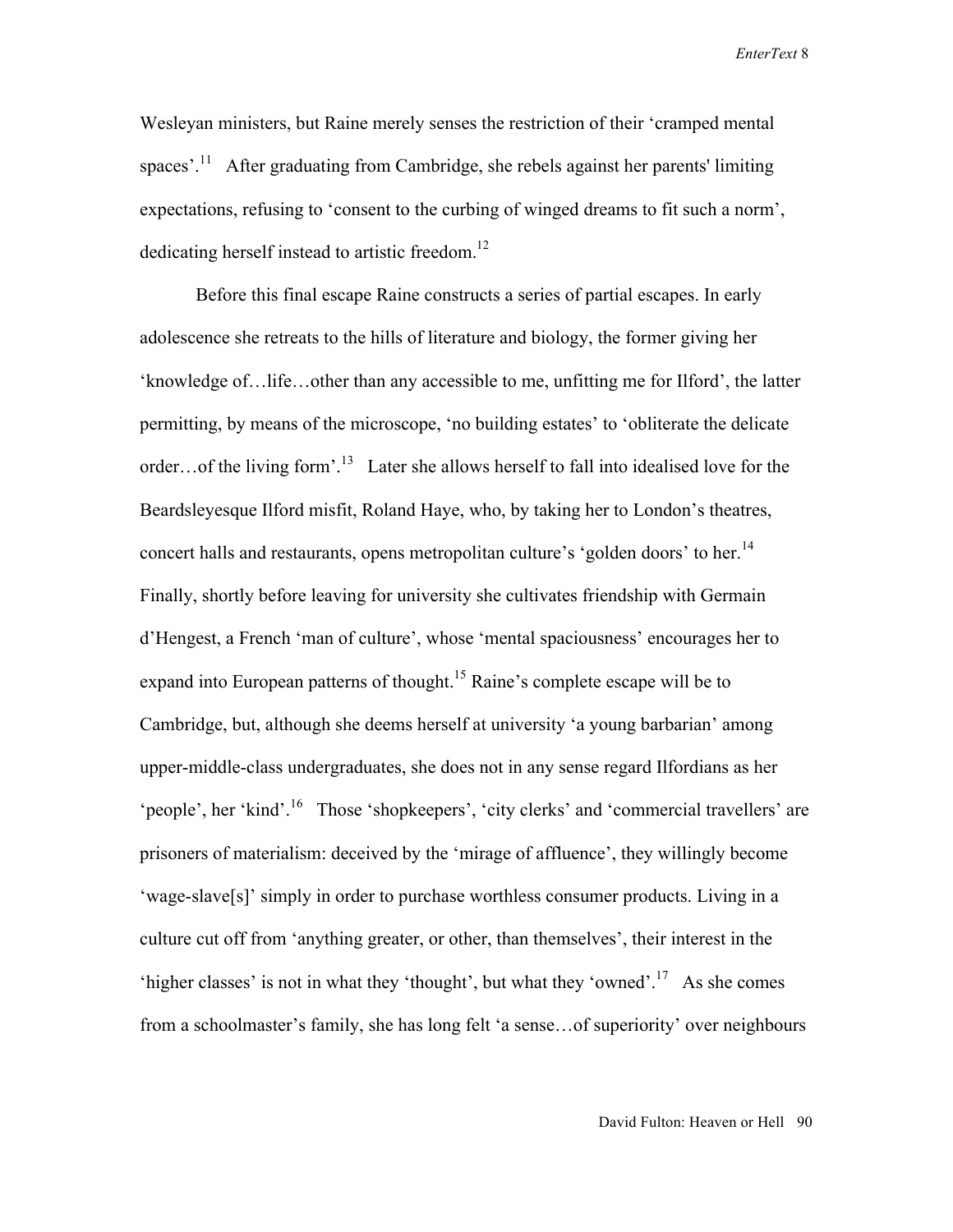who 'lacked…literacy', but when she begins to sense the calls of her poetic 'daimon' this feeling grows, believing as she does, with the Romantics, that poets are exalted beings.<sup>18</sup>

 As an elected poet, she is one of 'the happy few, with Coleridge, with Shelley', an aerial spirit, '"half angel and half bird"' soaring above Ilfordians, for whom poetry brings 'not peace but a sword' because it demands an elevated level of awareness which they spend their lives avoiding: 'Ilford, considered as a spiritual state, is the place of those who do not wish to…be fully conscious'.<sup>19</sup> Raine, in contrast, is a wholly-aware spiritual aristocrat, kin through her mother's Celtic roots with the Sidhe, the 'lordly ones' of Irish mythology and therefore, despite her rough social edges, rightfully admitted into Cambridge's 'aristocracy of learning'.20

 Levertov's representation of a slightly later Ilford is much more in accord with recent revisionist characterisations of suburbia as a place of teasing paradox, nonconformity, diversity and creative possibility. Whereas Raine sees Ilford in terms of imprisoning restraint, Levertov finds in it a nurturing expansiveness. 'I did grow up,' she declared in 1985, 'in an extraordinarily rich environment'.<sup>21</sup> The fact that she was educated at home meant she was, more or less, free to pursue her own intellectual interests: 'because of my peculiar upbringing... I've always had a lot of liberty'.<sup>22</sup> From an early age she became both voracious reader and precocious poet: 'we had a houseful of books, everybody read…and everybody…did some kind of writing'.23 In the drawing room she would join an intense cultural enterprise, sketching while her elder sister Olga practised piano or her mother sang lieder or, in the evening, read a classic nineteenthcentury novel to the assembled family.<sup>24</sup> She expanded into an atmosphere she sometimes called Victorian, but more accurately European: 'my father was naturalised in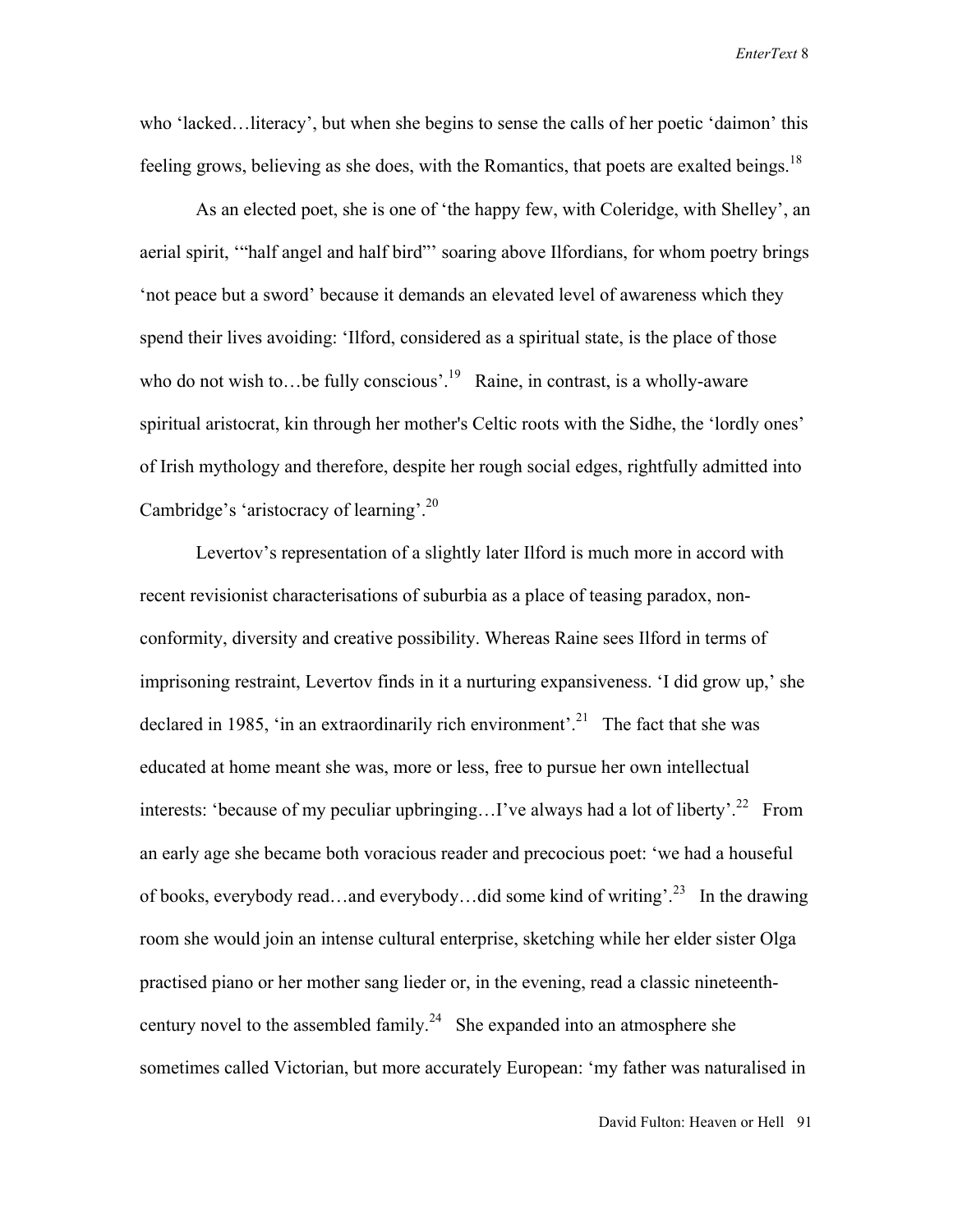Eng[land] only around the time I was born – his background was Jewish, Russian, Central European – and my mother, herself proudly Welsh…had lived in Poland, Germany, & Denmark...all the years between 1910 & 1923'.<sup>25</sup> Inevitably, with such a prehistory, visitors to the house tended to be cosmopolitan – 'Jewish booksellers, German theologians, Russian priests from Paris, and Viennese opera singers'.<sup>26</sup> The pride the young Levertov felt in her family's European otherness extended beyond lifestyle differences to horticulture and home decoration:

 …my mother's front garden…was never prim like many of the others along the street but suggested a foreign opulence….Even though our house was…exactly like its neighbors architecturally, it looked different because it had no half curtains or venetian blinds…so passers-by could look right in…. <sup>27</sup>

Confronting the curious in the upstairs study window would be 'not at all what anyone expected to see in Ilford': a 'beautiful but slightly wrong-in-scale, not quite life-size statue of Christ the Teacher'.<sup>28</sup>

 Inside the Ilford home Levertov's mind not only journeyed forward as part of her family's ongoing cultural pursuits, but also back into its richly complex past:

 …my parents – he a converted Russian Jew who…settled in England and was ordained as a priest of the Anglican Church; she a Welshwoman who had grown up in a mining village… - were exotic birds in the plain English coppice of Ilford….29

David Fulton: Heaven or Hell 92 Behind this colourful ethnic mix were the richly-diverse mystical traditions that the parents drew on: he was descended from 'Schneour Zalman, the founder of Habad Hasidism', she from 'the Welsh tailor and mystic Angel Jones of Mold'.<sup>30</sup> Levertov and her sister grew up believing that Zalman and Jones, though coming from 'very different cultures', shared a 'basic kinship' which would be 'somehow unified and redeemed in  $us<sup>31</sup>$  To this end, Levertov dedicated herself, in 'Illustrious Ancestors', to the task of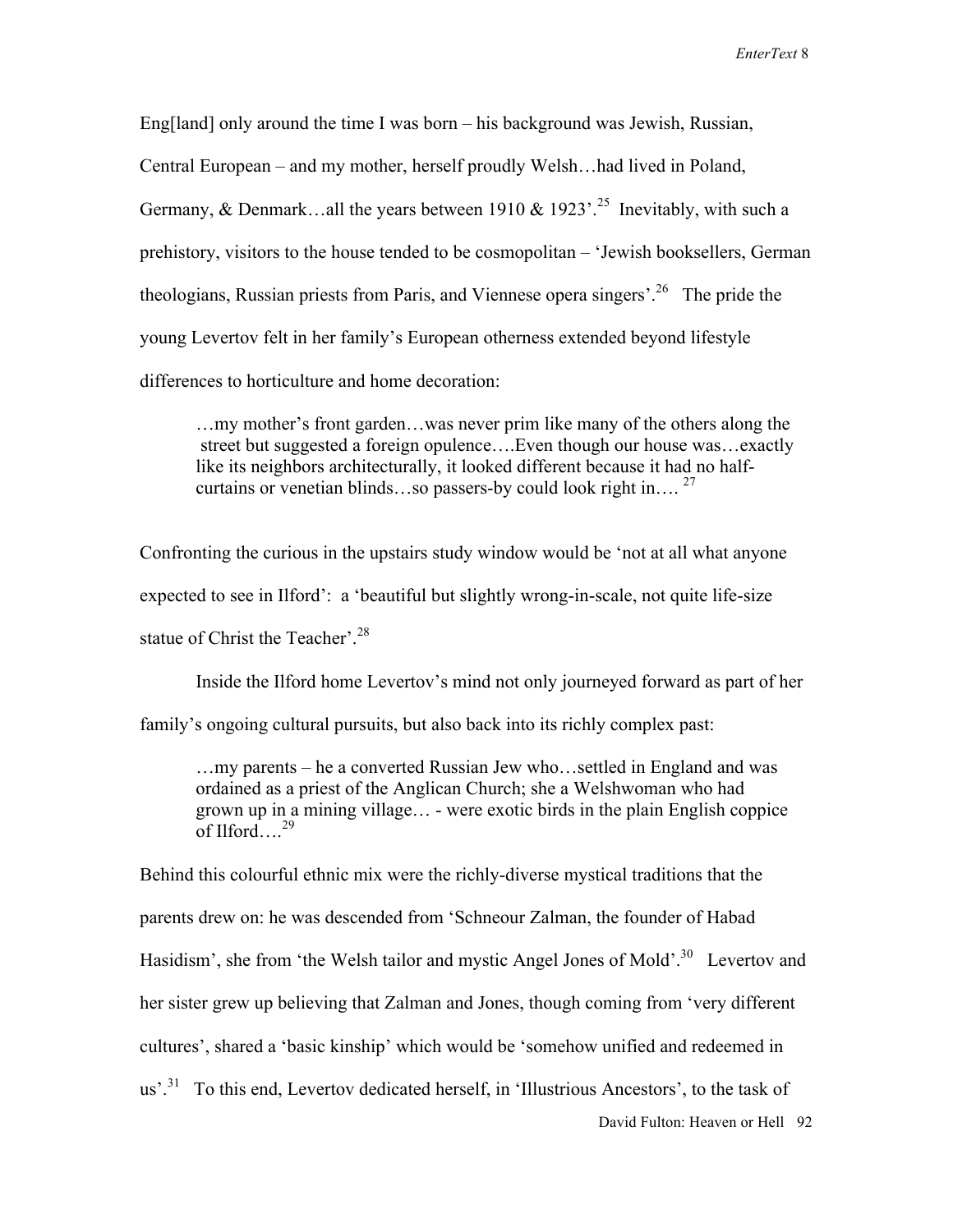fusing Zalman and Jones' seemingly-disparate worship of common objects into a poetry which celebrated humble things with a 'direct' immediacy, a 'hard' objectivity, yet also a sense of their 'mysterious' interiority.<sup>32</sup> Such a fusion is particularly apparent in her poetry's characteristic 'mixture of Christian and Jewish references', sometimes, as in 'A Letter for William Kinter of Muhlenberg' with its allusions to both the Stations of the Cross and Hasidic Zaddikim, within the same poem.<sup>33</sup> This hybrid mode was a fitting tribute to Levertov's Ilford parents: her mother, a devout Welsh Protestant with, according to Israel Zangwill, 'a Jewish soul'; her father, a '*Jewish* Christian' and 'pioneer of the Hebrew Christian movement' which tried to reconcile Anglicanism with Judaism at both doctrinal and liturgical levels.<sup>34</sup> Although his great work, which drew on 'Hasidic lore' to view 'the Holy Spirit as Shekinah', Yahweh's feminine component, was lost, he did institute at Holy Trinity, Shoreditch, a syncretic Eucharist, called 'The Meal of the Holy King' in honour of the name Hasids gave to their communal repasts.<sup>35</sup> The family's expansive hybridity seemed to gain wider confirmation during Levertov's childhood as thousands of Jews moved from the East End to Ilford, preserving their culture in the form of synagogues, kosher butchers and delicatessens, yet otherwise integrating fully with the nominally Christian population. Indeed by describing herself as 'Hybrid Me',  $36$  Levertov was, among other things, discounting the notion of the suburbs as embodying a restrictive uniformity hostile to difference. Of Ilford's reaction to her Jewishness, for instance, she has said: 'I never felt myself discriminated against'.<sup>37</sup>

 Levertov's sense of suburban liberation, however, was as much physical as intellectual: 'I was given a great deal of freedom to roam about outdoors as soon as I'd learned to cross streets safely'.<sup>38</sup> In these expeditions she made stronger connections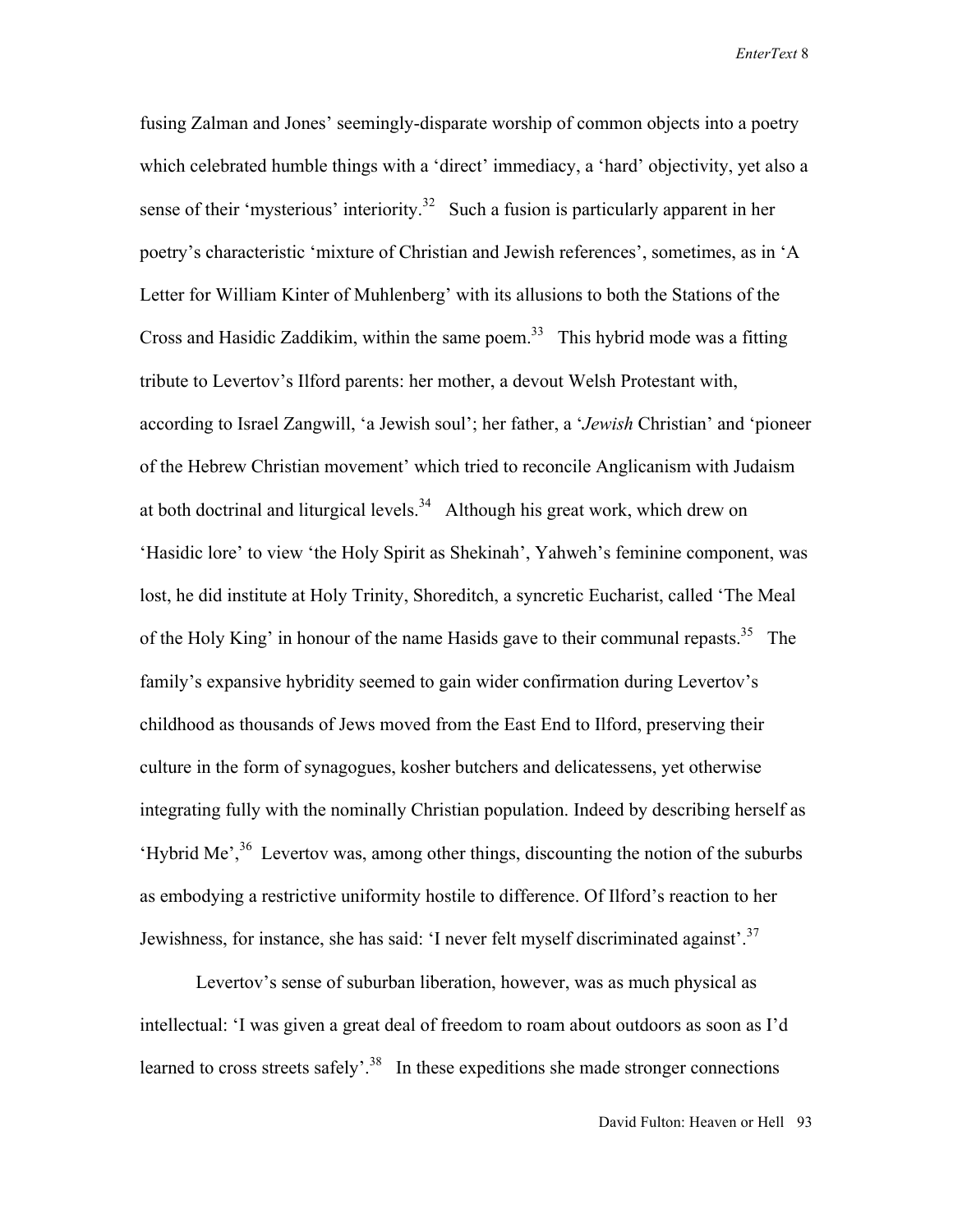with the local community than Raine ever managed, thereby overcoming both the sense of herself as 'rootless', 'at home everywhere and nowhere', and the alienating impetus of her home education, which made her 'among school children a strange exception whom they did not know whether to envy or distrust': $39$ 

 Next door was a girl three years older than I who was a friend and there was another in the next street. I used to go to [Valentines Park]…[and] pick up…slum kids from the other end of town…we'd fish for sticklebacks and things... $^{40}$ 

In addition to these playmates, she met in the park a middle-class 'kindred spirit', Jean Rankin, with whom she formed 'a Secret Society…called The Adventure Seekers' in order to act out fantasy games.<sup>41</sup> It is no wonder she said of her childhood: 'I never felt lonely'<sup>42</sup>

 Roaming beyond the parks into Depression Ilford, Levertov became her painfully aware that the 'slum kids' she played with hailed from an impoverished, largely unemployed working-class community to the south of the station that was altogether less privileged than the conservative, middle-class one in which she lived, thus causing her to expand beyond her family's liberalism to a naïve, yet sincere radical commitment. Hence the twelve-year-old accompanied her sister to the Ilford Young-Communist-League office to offer her services and soon, without her parents' knowledge, she was selling *The Socialist Worker* on 'Saturday mornings' in the 'streets off Ilford Lane'.<sup>43</sup> Just as Levertov connected with the surrounding population through activism and play, so did the whole family construct their own links by broadening their cultural projects out into the community. Olga, for instance, whom the local paper lauded as 'probably the most accomplished girl in Ilford', ran a local dramatic society that rehearsed in the back garden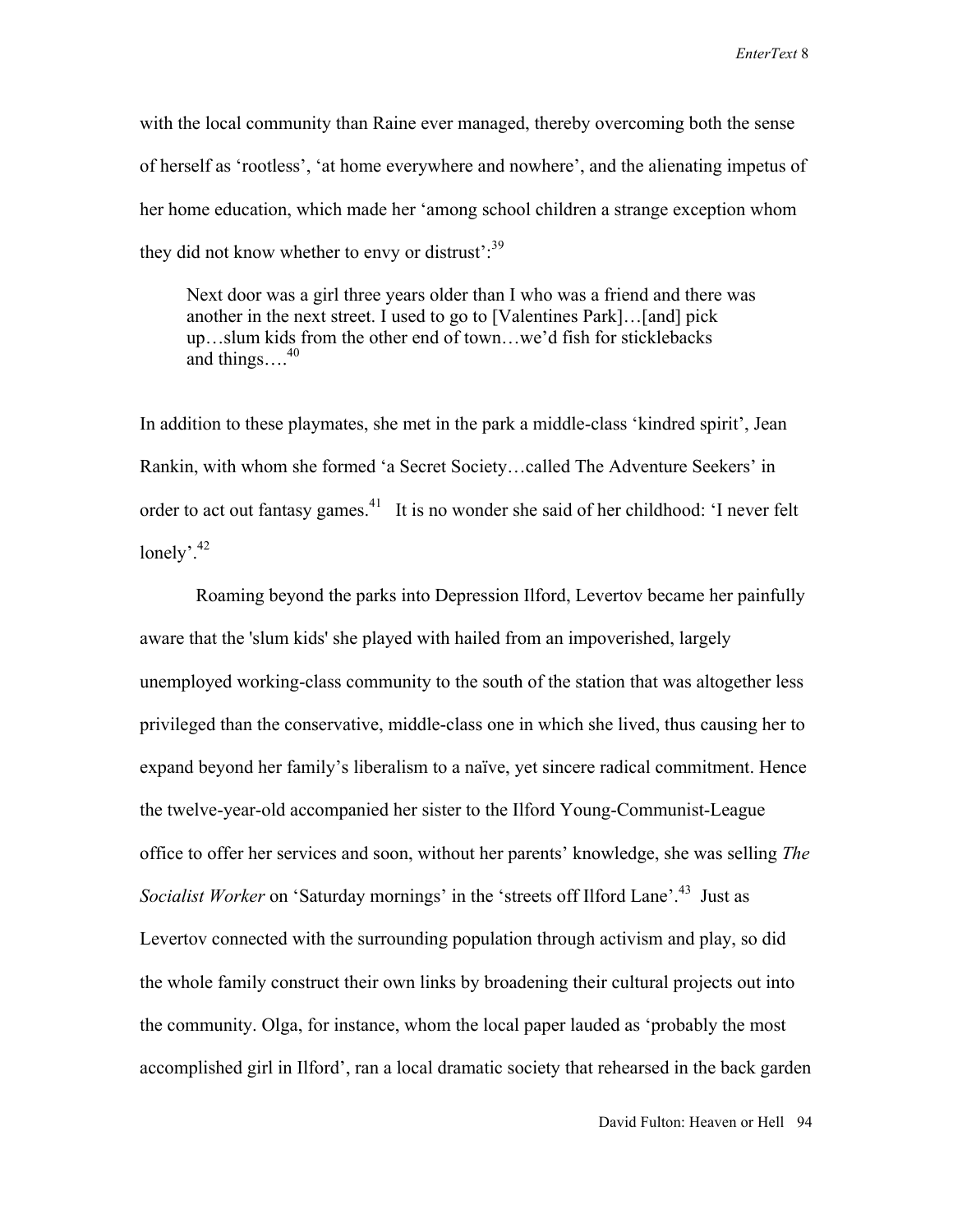during the summer of 1931 *Paul Among the Jews*, the Werfel play which her father had translated and in which Olivier had starred in the West End, subsequently performing it to great acclaim at the Town Hall.<sup>44</sup> Levertov herself made her own connections between domestic cultural activity and the outside world – not with Ilford, however, but the metropolis beyond – when at the age of 12 she started studying ballet, painting and music in London. Although 'the wholly apolitical world of the ballet school' rapidly quenched her enthusiasm for selling socialist newspapers in South Ilford, she never felt, as Raine did, that her suburb was inimical to culture – whether it be political or artistic.<sup>45</sup> Her sister had proved the contrary. Similarly, London did not become for her, as for Raine, what Ilford was not, but an extension of it. Travelling on the 25 bus to Oxford Circus or the train to Liverpool Street, she continued reading the books she had read at home, thus advancing her education peripatetically. Wandering around the V. and A. in her free moments and discovering 'history// as I desired it: magical, specific,/ jumbled, unstinting' and attending ballet and theatre productions, she gained insights that enriched her life in Ilford, although they ultimately problematised it by making her family's religious emphasis seem 'embarrassing'.<sup>46</sup> This cultural continuity is symbolised by the violinist Levertov used to follow onto the train at Ilford Station in order to sit next to his performing monkey. Later, while 'queuing for the ballet or a play' in the West End, she often heard 'the busker's violin' and saw the monkey, Jinny, collecting money in a hat, and she would feel 'as proud to know her personally as if she had been one of the great dancers or actors I was queuing to see'.<sup>47</sup> Indeed so enriching was that journey that she makes it an emblem for time's swift passing and for simultaneity in 'Evening Train' (1992). An old 'peasant' she shares an Italian carriage with morphs into a child of 'ten'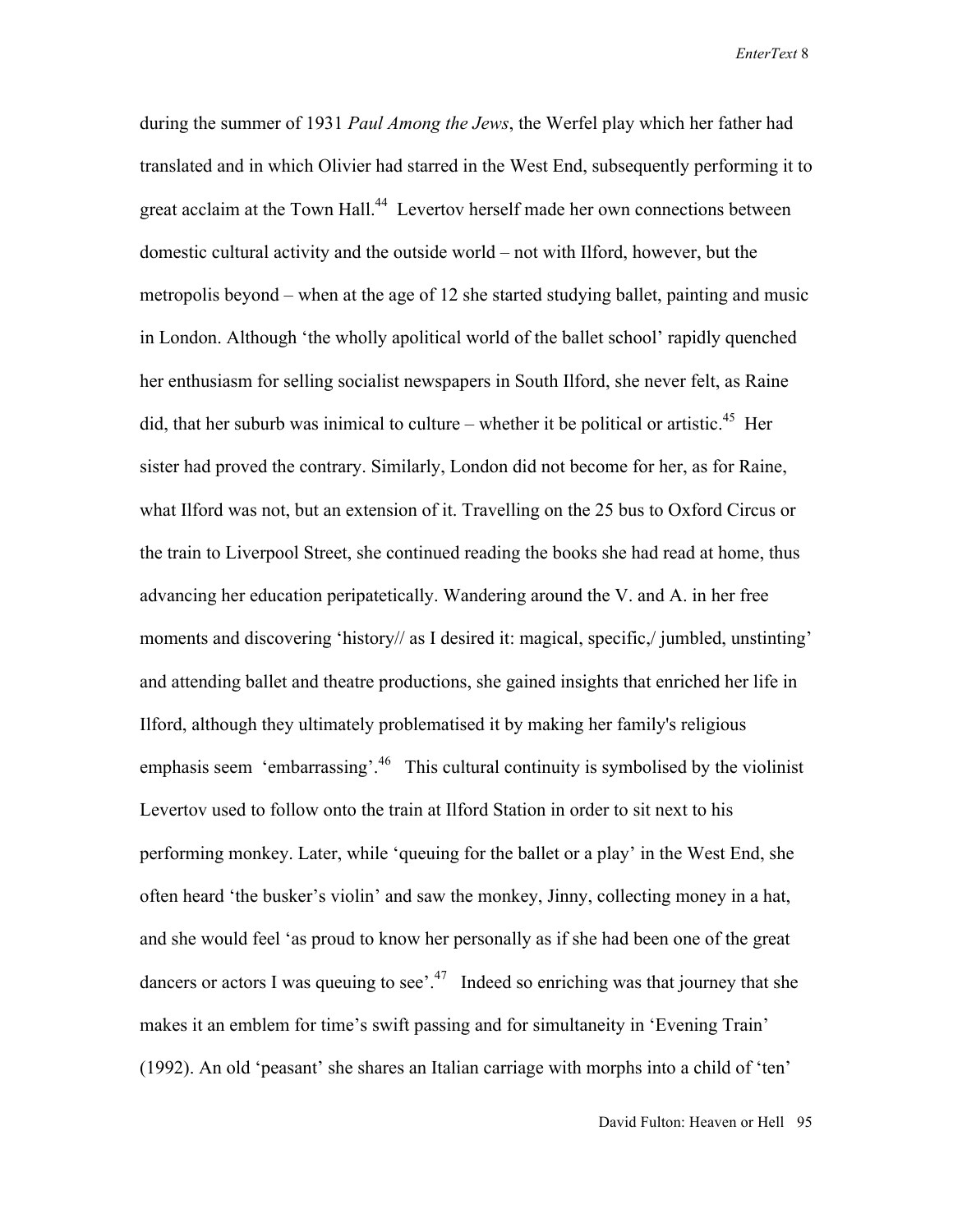and she herself becomes a fourteen-year old 'girl with braids', 'watching the faces I saw each day/ on the train going in to London'. This man's mysterious dual aspect – both ageing body in an Italian present and 'invisible boy' in an English past – earns him, like the poor Jewish 'broom-vendor' in 'From the Roof', the title of 'hidden one', one of those prophets Hasids believed took the form of beggars, the poor or aged. Through this allusion Levertov is linking her life's end with its beginning, with the Ilford home where her father would come down from translating *The Zohar* in his study to talk about such figures of popular Jewish mysticism.48

 This unbroken link between London and Ilford could, however, teach more unsettling lessons, revealing the destructive currents under the suburb's seemingly placid surface.<sup>49</sup> When Levertov performed at a pan-London church pageant in the Albert Hall, aged 6, she would travel back on the bus with a fellow participant, Pauline, who used to go on to Seven Kings, 'a few stops further on than the Ilford Broadway where we got off'. Pauline's elder brother, who sometimes accompanied them and who may well have 'acted in [Olga's Werfel] production' was later hanged for murdering an elderly couple in the Essex Marshes. In shame the family moved away, changed their name, but sixty years later Levertov was still wondering: 'If [Pauline]'s still alive…does she recall our long bus rides, eastward on the #25 through the thrilling London evenings...?<sup>50</sup> A hanging which confirmed to the young Raine Ilford's limitations revealed to Levertov the way it held faith and felony, adventure and infamy in disturbing proximity.

 In contrast to Levertov's revisionist representation, Raine restates the traditional critique of the suburbs, but not in a servile manner. She transforms it by mythologising her early experiences. The Romantics saw the city as a site of oppression. Blake notices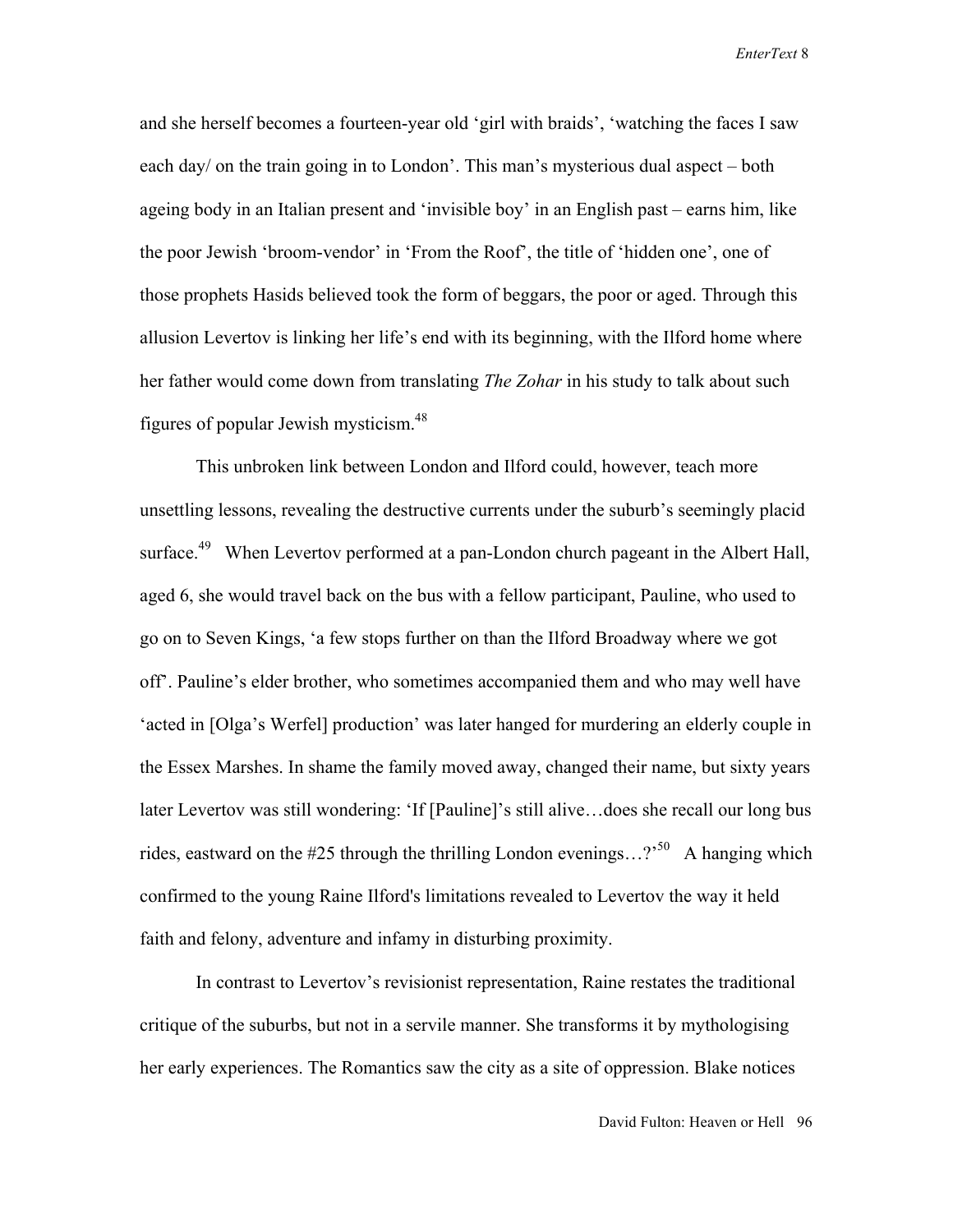'mind-forged manacles' everywhere in London; Coleridge remembers his childhood, 'pent 'mid [the capital's] cloisters dim'; Wordsworth detects the city's 'prison-house' shadows falling across the growing child.<sup>51</sup> Romantic writers, as Wolfreys has shown, tend towards a 'citephobia', which reacts with anxiety and loathing to the megapolis' monstrous, chaotic, benighted otherness.<sup>52</sup> Raine takes this loose grouping of Romantic apprehensions and combines them into a mythological system, which she then applies to the suburbs with Ilford representing a species of hell and London, though occasionally reverting to hellishness,<sup>53</sup> representing in the main a blessed means of escape. In constructing this system, she was in some sense adapting for the twentieth-century the mythological world of the writer on whom devoted much of her intellectual life: William Blake. However, by rejecting her father's utopian socialism she made sure there was no place for Blake's political radicalism in this revised system. Raine's symbolic intent is immediately apparent in the title of her autobiography's first part, *Farewell Happy Fields*. She is Milton's Eve, mourning a lost paradise in a fallen world. The happy fields she refers to are those surrounding the village of Great Bavington in Northumbria, to which she was sent for a period during World War I:

 …there I found, in the few short years I lived at the manse with my Aunty Peggy Black my own image of…Paradise…. Paradise is a state of being in which inner and outer reality are at one, the world in harmony with imagination…. In Northumbria I knew myself in my own place….

David Fulton: Heaven or Hell 97 However, because she was born not 'in Northumbria but…an East London suburb' this Paradise had already been 'lost before [her] birth' for Ilford, in contrast, was a 'suburban Hades', in which she felt insubstantial and alien.<sup>54</sup> Such a reaction was to be expected because Ilfordians came from 'the world of the dead', their voices like 'ghosts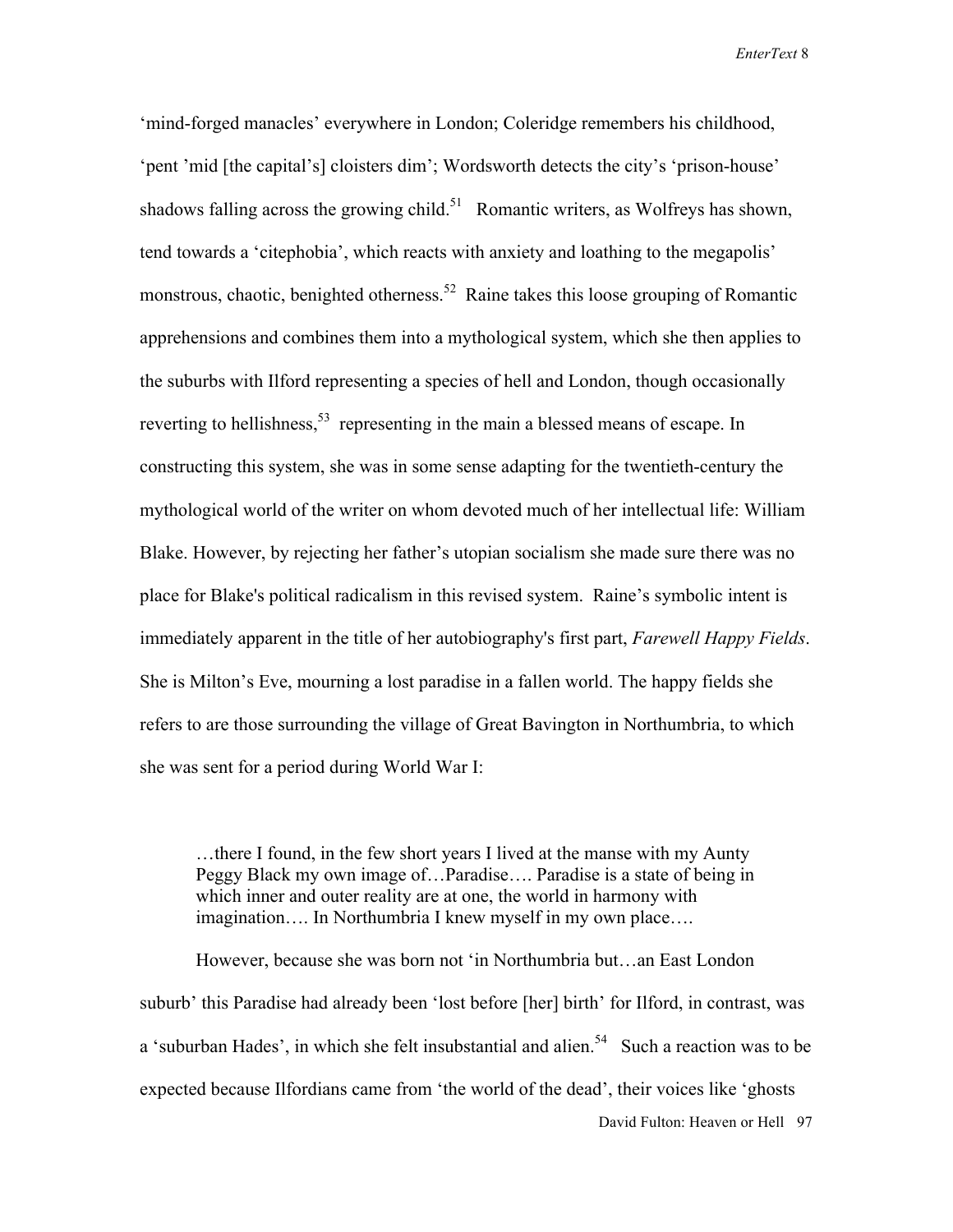in Hades'.55 Thus an Ilford family met in Brittany are described as 'underworld people who had followed us up from Hades into the sunlight of France'.<sup>56</sup> The reference to Persephone here is deliberate because Raine cast herself in that role opposite her mother's Demeter, but with the difference that her mother was 'imprisoned in Hades', while she, the daughter, was 'neither willing nor able to rescue her'.<sup>57</sup> Though she would eventually escape the suburbs, Raine was so contaminated by them that when her boyfriend introduced her to his cultured acquaintances, she sensed that they perceived her as 'kore smelling of Hades'.<sup>58</sup> The relationship with Haye certainly allowed her to extend her mythological repertoire: while being escorted home, she became 'Euridice', led through the Stygian 'bye-roads of Ilford' by her 'Orpheus-like' guide.<sup>59</sup> At one point in the autobiography Raine's nerve fails and she wonders whether 'the Ilfords of this world' are too palpably 'a terrible negation' to be accorded 'even the dignity that belongs to the hells of traditional cosmogonies', but she regains her confidence in the mythological rhetoric as soon as she recalls the London station, linked to Ilford by the railway: 'I was ashamed that I must return from Liverpool Street Station, where the world ended and the underworld began'.<sup>60</sup> Liverpool Street Station could take you beyond to the paradise of London's metropolitan culture or out to Cambridge – and 'Cambridge, because it was not Ilford, seemed to me Paradise'. $61$ 

 However, Raine did not regard the Heaven and Hell of her system as a simple binary opposition. Infernal Ilford, when the ideal purity of nature or the arts was for a while allowed to assert itself, could afford glimpses of Paradise and Edenic London and Cambridge, when they were untrue to their radiant selves, glimpses of the underworld. For instance, during those three brief years between the move to West View in 1911 and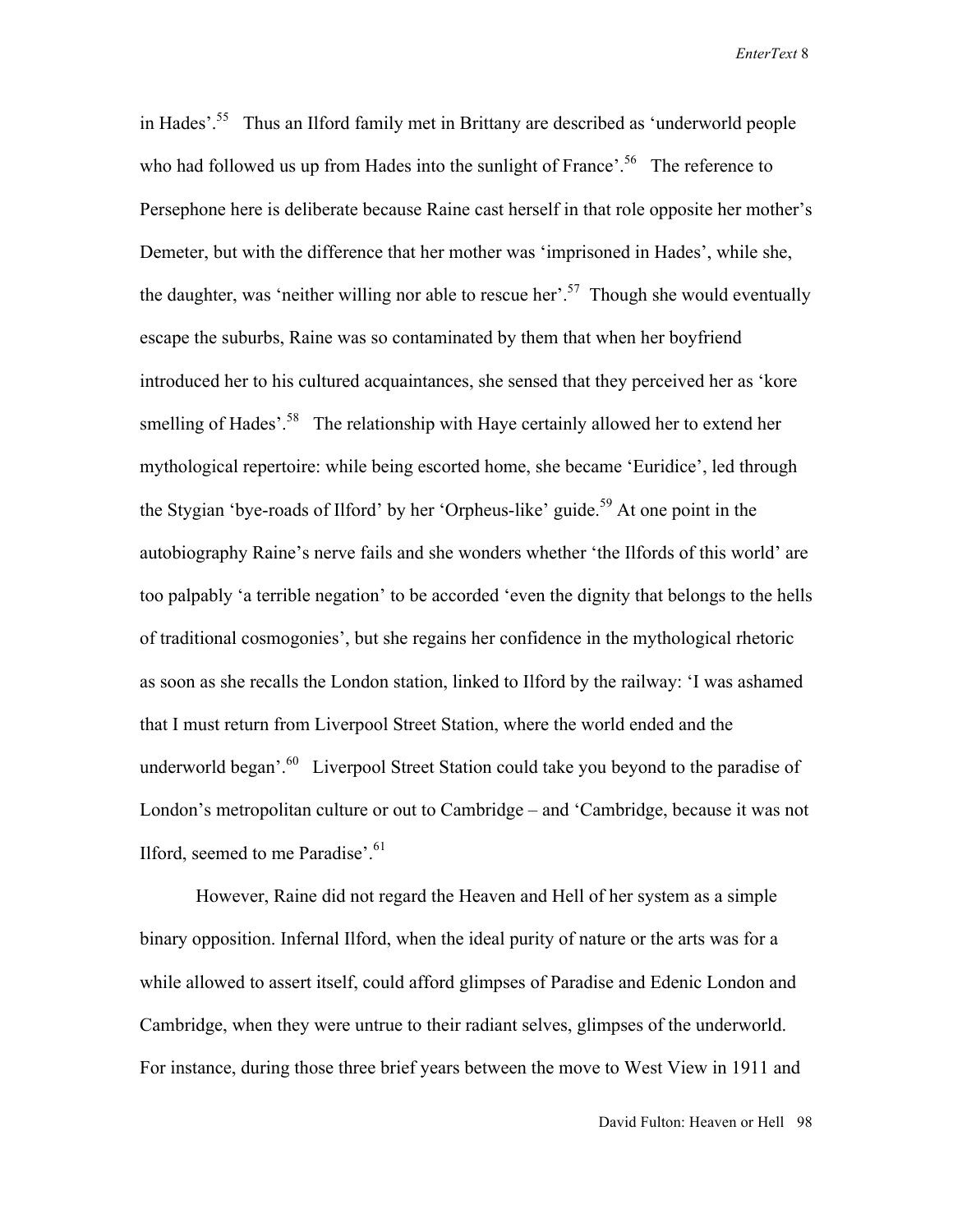the outbreak of the First World War, 'there was something Paradisal even in Ilford…': 'West View was still in Paradise: for with the spring the fields beyond our garden blossomed, and I, Persephone in Ida gathering flowers, astray for hours of golden eternity in the meadows….'62 Nearby in Valentines Park 'blackbirds did "so rinse and wring the ear" in rhododendron-dells that the park still seemed the sanctuary it had once been'.<sup>63</sup> However, post-war development saw the felling of the elms outside her house and the building of 'mean' shops opposite, which blocked her rural vista. Thereafter faint intimations of Eden were only possible when Ilford evinced uncharacteristically transcendent moments. Thus sitting 'caged in [a] little suburban back room', she listens rapt while her boyfriend plays Chopin and 'the music' speaks 'its message of Paradise'.<sup>64</sup> Her ironic description of the relationship with Haye as a 'suburban idyll' cannot wholly erase the allusion to Arcadia: 'my first love was…an epiphany of human love as it was in the first earthly paradise'.<sup>65</sup> Similarly, her cultural flirtation with d'Hangest 'opened' for her in Ilford 'invisible doors into the timeless/ Fields of Elysium'.<sup>66</sup> In contrast, when she duplicitously marries Hugh Sykes after graduation simply in order to stay in Cambridge, the city becomes 'Dis', the 'hell' in which the couple suffer. Similarly, struggling to survive in London during and after the Second World War she can experience the city variously as 'Hell' or 'Hades'.<sup>67</sup> Cambridge and London, because they were human constructs, could never be paradise unalloyed and it was not until she ventured beyond her mother's Highlands to Gavin Maxwell's Western Isles that she discovered 'the one Paradise', the paradise that she had thought 'lost'.<sup>68</sup>

 If Ilford was for Raine Hell, for Levertov it was a kind of Paradise. Her contribution to suburbia's representation resides, like Raine's, in her mythological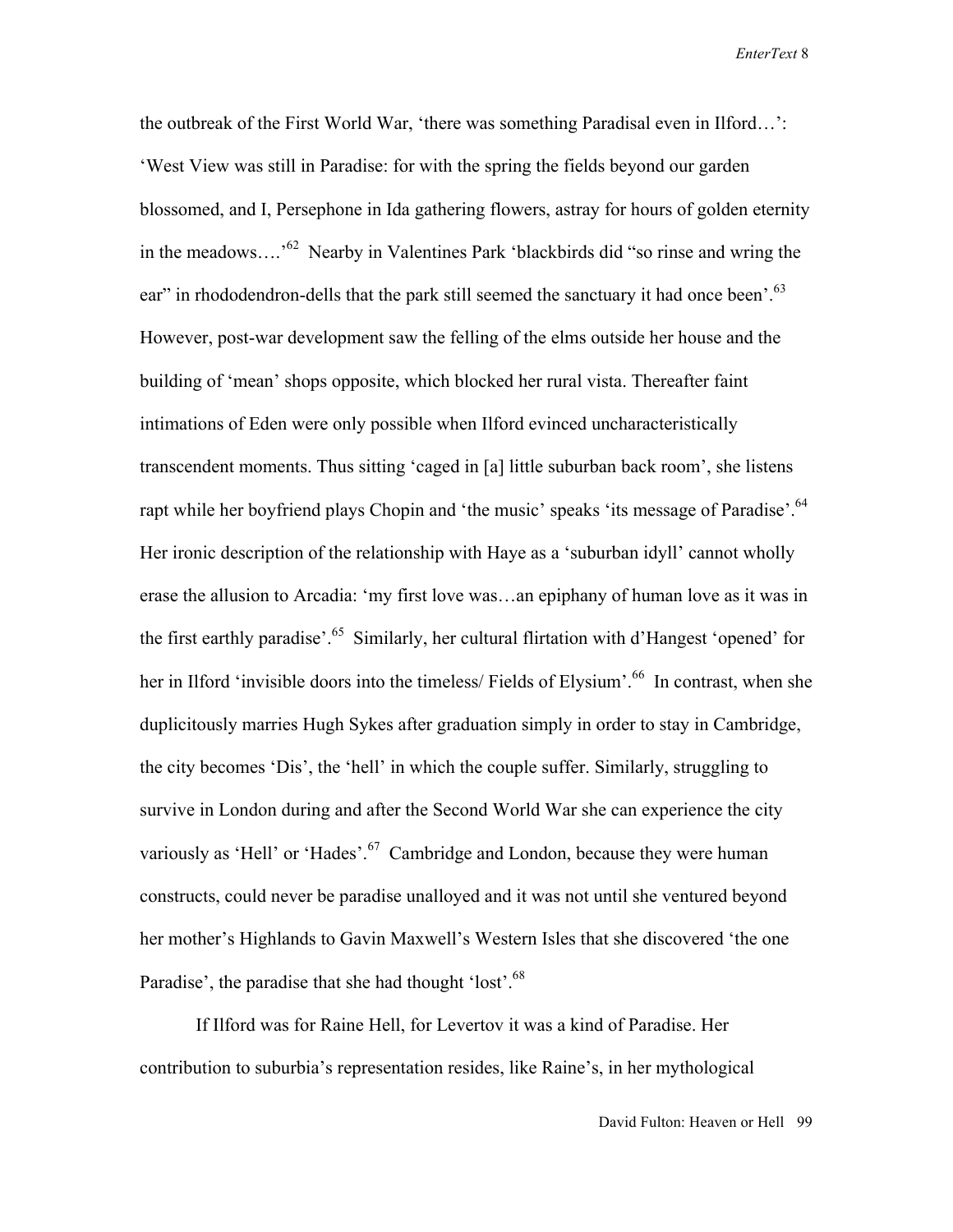interpretation of early experience. She applies to Ilford both the pastoral myth of childhood as Earthly Paradise and the Wordsworthian myth of the poet's growth, nurtured and educated by Nature, although, being suburban, her Nature is, of course, not wild, but manicured. Moreover, despite its Wordsworthian rhetoric, Levertov's suburban poetry is, in a sense, more a descendent of Jonson, Marvell and Pope, whose pastoral verse extols the man-mad beauty of the gardens and grounds of Sabine country estates. However, where these poetic ancestors see the land as a natural embodiment of a just hierarchical structure, Levertov is much more democratic: within parks open to everybody the children of the well-to-do and the poor can meet on level terms and construct their own egalitarian play.

 Levertov's strategy of representing Ilford in both Arcadian and Wordsworthian terms was made possible by the fact that whereas Raine concentrated on the suburb's bricks and mortar, she concerned herself with its gardens, extensive parks and a 'western end', which, in her day, was 'still country'.<sup>69</sup> Suburban nature began for her in Ilford's private brick-walled gardens. Climbing, with friends, over the wall of a 'boarded-up' Victorian 'mansion' in Cranbrook Road, she experiences an 'ecstatic vision' of a flowering magnolia of 'transcendent beauty'. However, she is immediately put to flight when a 'hairy, purple-faced' tramp charges out of the house. This episode, which she labels 'the devil in paradise', becomes for her a poetic lesson in the sublime:

Wasn't it one of the earliest intimations of how close to one another are beauty and terror…? The tree in full splendor, enclosed in a walled garden, its temenos, hidden….Our sight of it an epiphany, a glimpse…of an earthly beauty beyond all expectation. And at that precise instant, the raging monster exploding from the long-closed mansion....<sup>70</sup>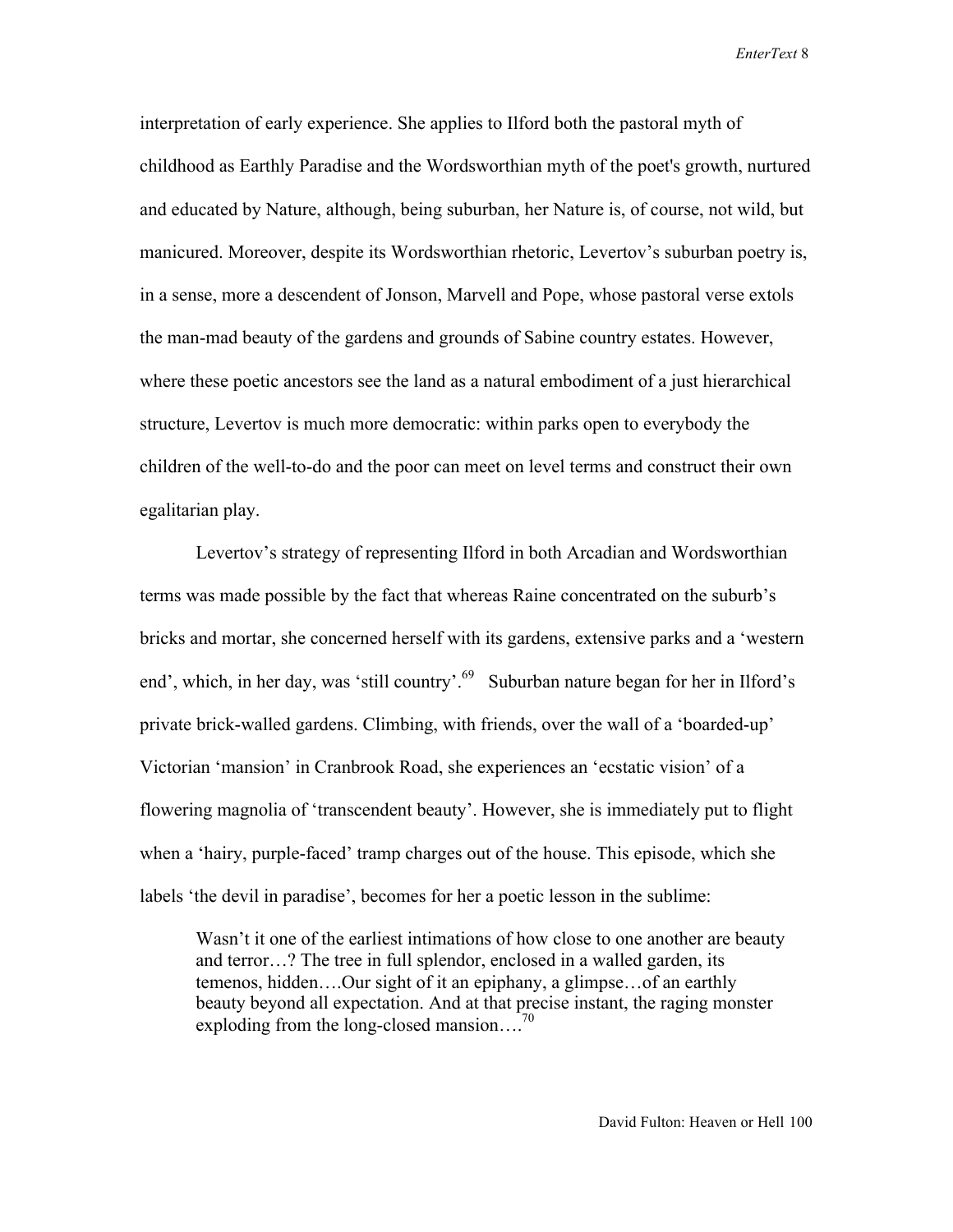Poetry, she implies, can arrive in life's sacred groves where forces beyond the material present overwhelm the ego with their beauty and power, as Raine, who founded the journal *Temenos* in 1980 and the Temenos Academy in 1990, also believed. By introducing Levertov to a similar conjunction of natural beauty and immensity in their own back-garden, her mother assumes the role of Muse making the infant neophyte aware of the terms of her poetic vocation:

 (It was she who taught me to look; to name the flowers when I was still close to the ground, my face level with theirs; or to watch the sublime metamorphoses unfold and unfold over the walled back gardens of our street…) (The 90th Year) $^{71}$ 

Such training made sure Levertov would produce poetry of exact, intensely scrutinized natural objects, but one not discouraged by the implied objection of Wordsworthians: how can the sublime be experienced among Essex's flatness? True, Essex has no Snowden and no Alps, but it shares with East Anglia the huge skies that Constable celebrated. Thus Levertov is in no way presumptuous in viewing magnificent cloud formations above her infant head as intimating a sublime infinity by unfolding so far beyond her limited back lot.

 Ilford lacked mountains, but it did have a Public Library, which first showed Levertov how mountains such as the ones she had seen in her mother's native Wales could be transformed into art when she borrowed Mack's *Paul Cezanne* at the age of 13. However, unlike Cezanne's Mont Ste. Victoire with its 'aloof…massive geometry of rock', the Welsh mountains of Levertov's youth and Mount Ranier of her last years are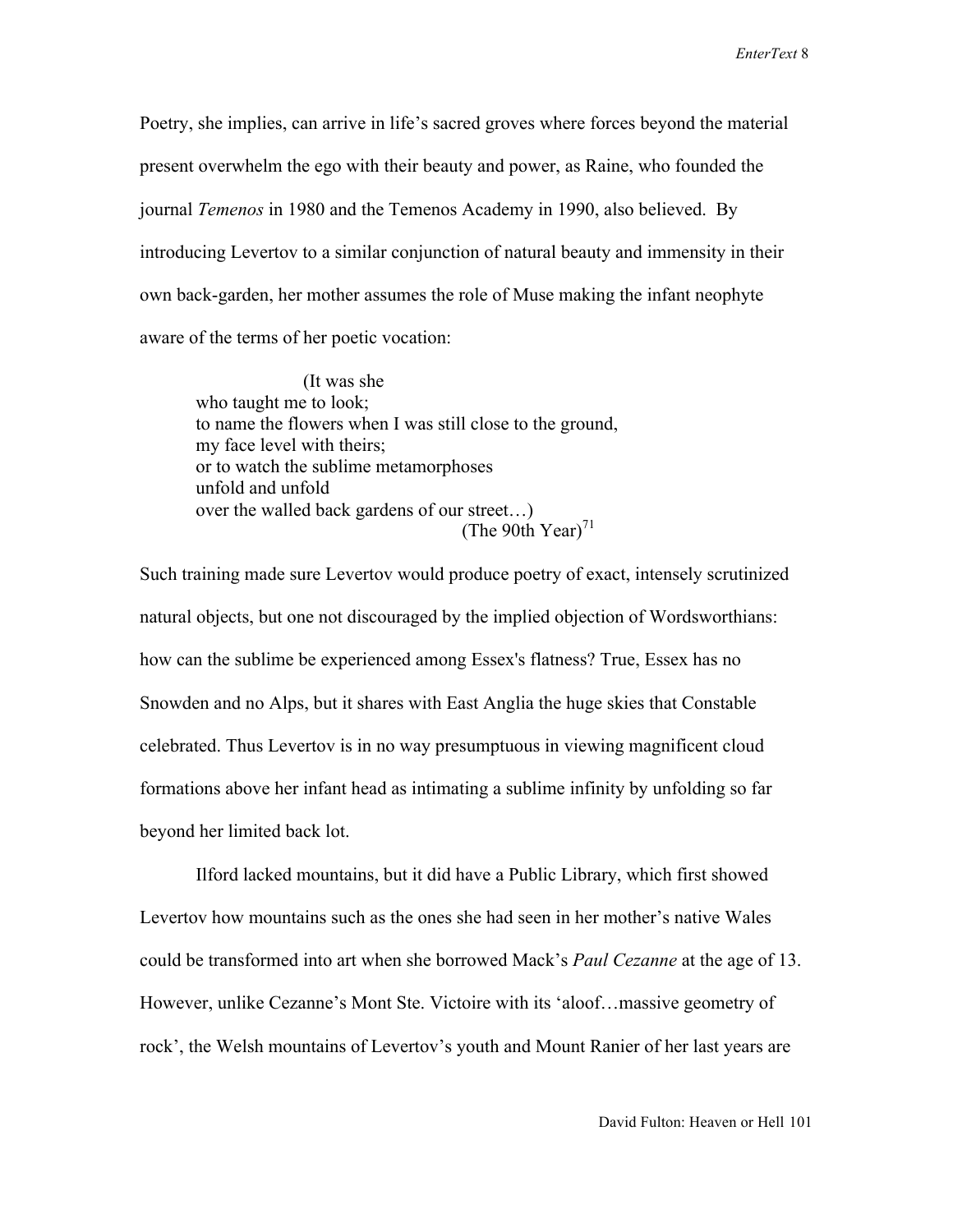mysterious, sublime, epiphanic sites.<sup>72</sup> Hence while mother and daughter are mushroompicking in Snowdonia, 'clouds about [their] knees', 'suddenly':

> the lifting of it, the mist rolls quickly away, and far, far –

 'Look!' she grips me, 'It is Eryri!' (The Instant) $^{73}$ 

By using the Welsh name for Snowdon, Levertov is demonstrating her engagement not just with the 'here-and-now', but also 'the world of Welsh legend' – of Merlin and the Mabinogion  $14$ <sup>74</sup>. This experience of mountainous sublimity did not negate suburban sublimity, but was continuous with it. Nature could operate in the prescribed Wordsworthian manner in both locations. For instance, Valentines Park and the River Roding could summon the young Levertov, listen to her secrets and protect her from danger:

 Cranbrook Wash called me into its dark tunnel, the little streams of Valentines heard my resolves, Roding held my head above water when I thought it was drowning me…. (A Map of the Western Part of the County of Essex in England)<sup>75</sup>

Unsurprisingly, Levertov called the memoir, in which she finally threw off the false god of ballet and dedicated herself wholly to poetry 'My Prelude'.<sup>76</sup> However, although that epic continued to inspire her throughout her life, she did diverge from Wordsworth in applying to nature a patina of classical myth.<sup>77</sup> In 'The Well', for instance, while dreaming of a woman in a 'dark habit' scooping spring water into a 'pitcher', then setting off in a 'barge' across the 'dark lake' of a 'baroque park', Levertov is transported back to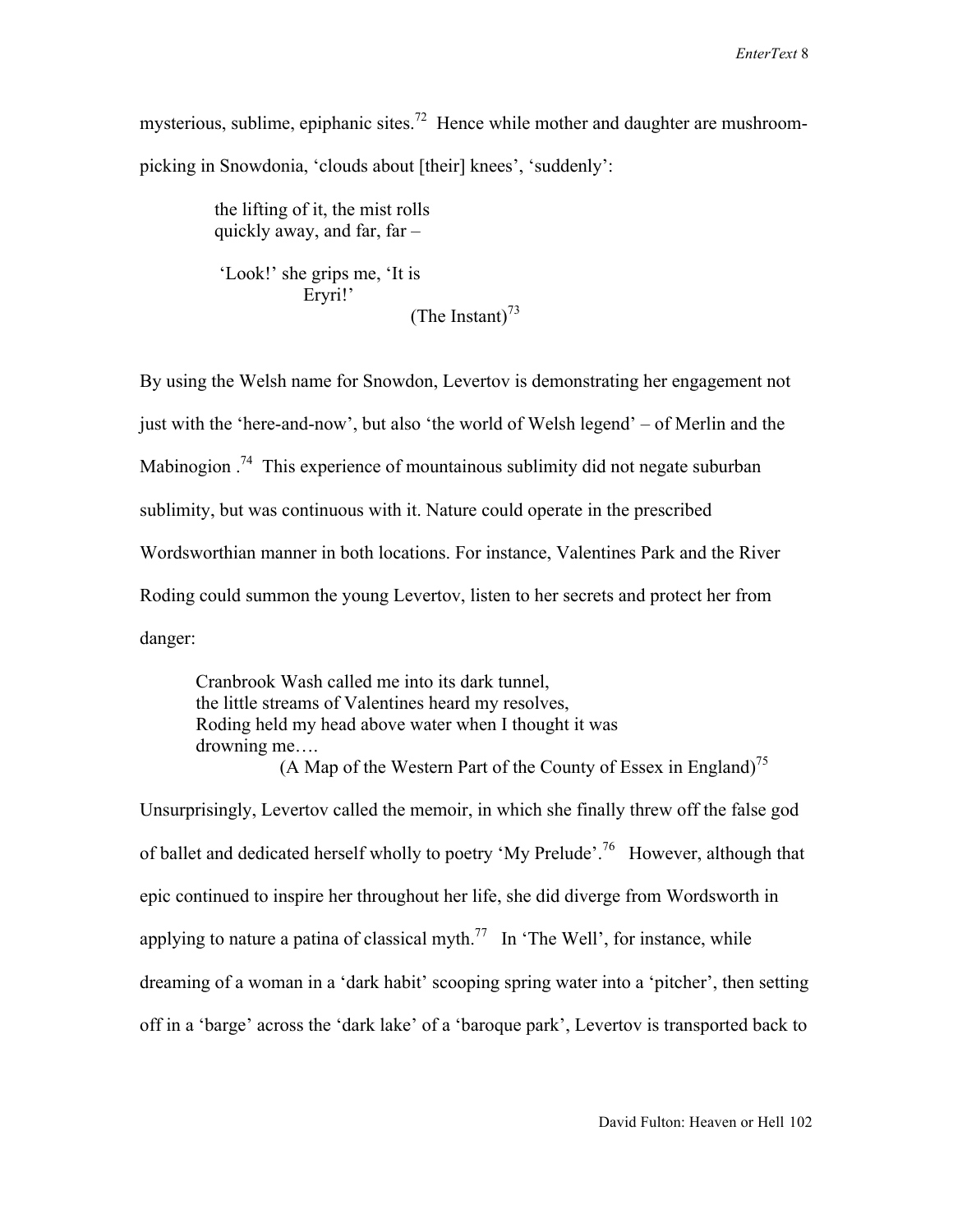'Valentines, a place of origin' in order to gain neo-classical validation of her poetic calling:

 …I know she is the Muse and that the humble tributary of Roding is one with Alpheus, the god who as a river flowed through the salt sea to his love's well....<sup>78</sup>

Even unspectacular suburban nature is capable of sustaining a classical myth of poetic creation, charged with mystery and erotic desire.

 Although Ilford's parks and gardens could provide Levertov with images of redemptive freshness, they were never far from contamination or desecration. Thus when, after decades in America, she returned to Valentines Park with its archetypal 'first river' and 'first field', she finds the very well she had celebrated for its divine purity 'filled to the shallow brim/ with debris of a culture's sickness….'79 Moreover, in *Sands of the Well* (1996), the last collection before her death, she questions – in Wordsworthian terms – the whole project of raising suburban nature to a similar level of grandeur: did she hyperbolically dress 'the commonplace in robes of glory', 'make of Valentines, long ago,/ a wilder place than it was'? The answer finds her verse not dishonestly exaggerated, but alert to hidden potential:

 With the will to see more than is there, one comes, at moments, to perceive the more that there is…. (Something More) $80$ 

These intimations of sadness and decay were, however, there from the beginning. Levertov realised, with Poussin's shepherds, 'Et in Arcadia Ego'. She sensed from early infancy, for instance, that the family gardener was part of a disturbing symbolic order: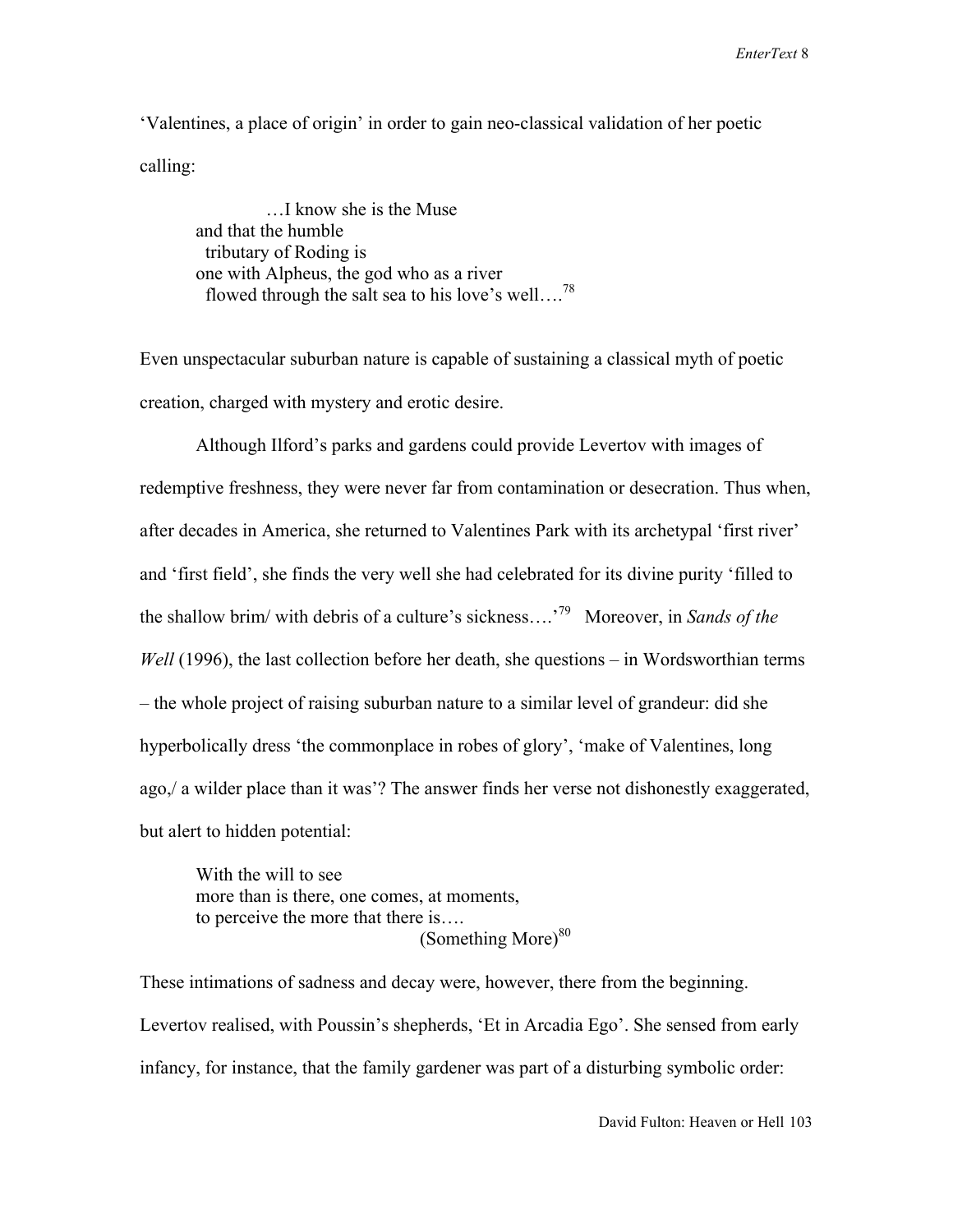Old Day the gardener seemed Death himself, or Time, scythe in hand

 by the sundial and freshly-dug grave in my book of parables. (A Figure of Time) $81$ 

'Clothed in colors of ash and earth', he became for her 'a capricious demigod…

bring[ing] life and blossom, death and burial to the rectangular sanctums closed off from

each other by walls of brick....<sup>82</sup> Old Day, as it were, presided over Olga's tragically

early death. Her nine-years-older sister had first shown Levertov Ilford's magical

possibilities:

 In Valentines a root protrudes from the greensward several yards from its tree

 we might raise like a trapdoor's handle, you said, and descend long steps to another country….  $(O$ lga Poems $)^{83}$ 

She had also demonstrated to Levertov how determined walking could convert Ilford into

Essex countryside, giving her the confidence that no matter how far they roamed, they

would always return safely:

 We were benighted but not lost, and I trusted utterly that at last, however late, we'd get home. No owl, no lights, the dun ridges

 Of ploughland fading. No matter. I trusted you.  $(To Olga)^{84}$ 

Thus whenever she went alone to Wanstead Park, whose 'interior was the one place

considered out-of-bounds', she would feel Olga's reassuring presence:

 I never crossed the bridge over the Roding, dividing the open field of the present from the mysteries,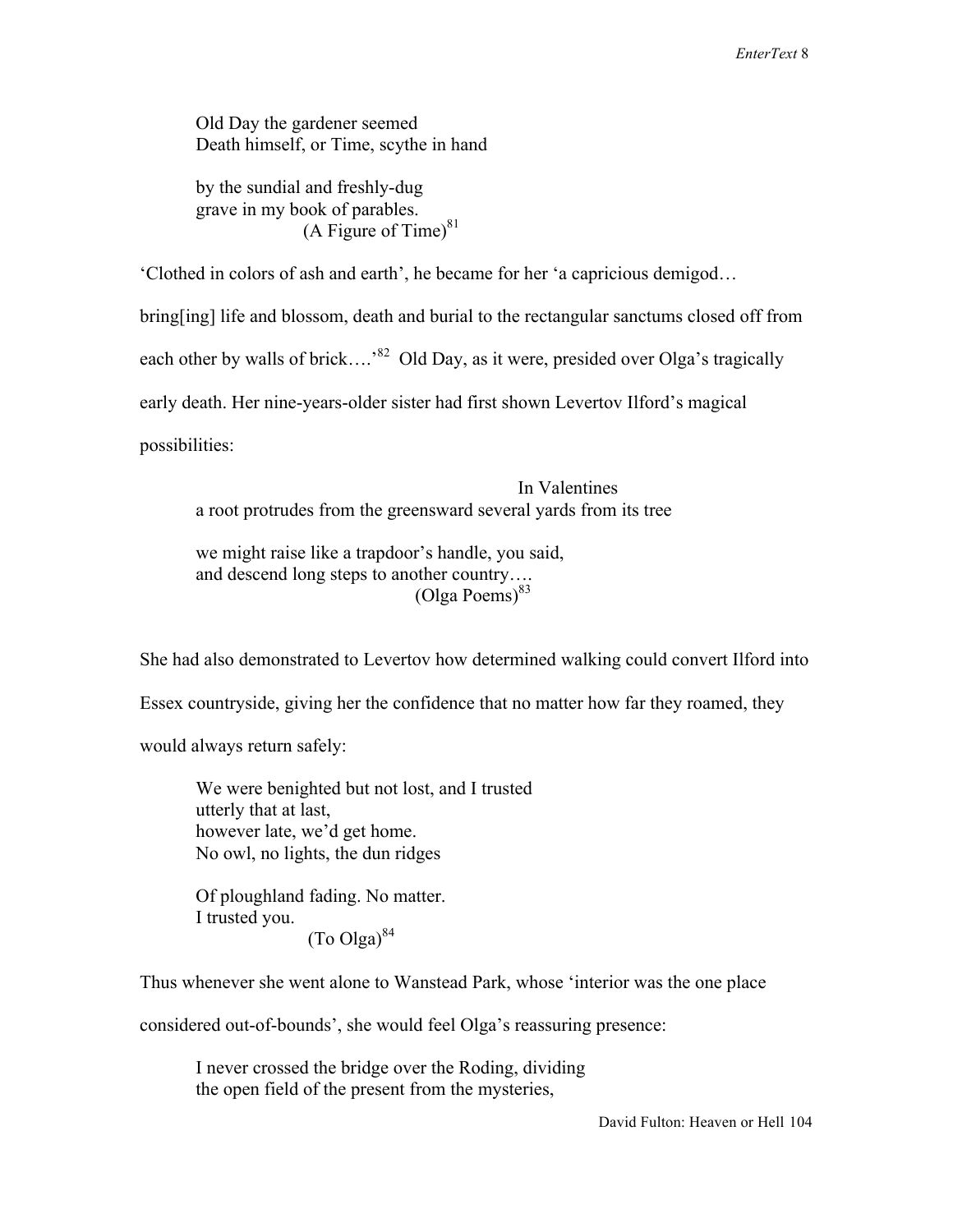the wraiths and shifts of time-sense Wanstead Park held suspended, without remembering your eyes. (Olga Poems)<sup>85</sup>

 However, this Ilford of youthful fantasy and liberation took on more constricting overtones as Levertov began to hear in America tales of Olga's increasing paranoia, manipulation and genius for hurting anyone who tried to help and although her sister remained Levertov's role model throughout her American activism, she had to concede in her moving elegy, 'Olga Poems', that even at the beginning in Ilford there was something slightly manic about Olga's political anger:

 What rage and human shame swept you when you were nine and saw the Ley Street houses,

grasping their meaning as slum.... <sup>86</sup>

While Levertov preserved her links with Ilford, Raine sought to sever them. Her life's project was to evoke glimpses of paradise in verse and Ilford as the abode of the damned represented all that was inimical to poetry. Even before she entered Cambridge, Raine had concluded that 'to write poetry in, from, or for Ilford was impossible' and thus not only was the suburb barely mentioned in her verse, it did not even survive in her imagination as possible material for poetic transformation:

 Very few of the things I saw in Ilford… would ever belong to what imagination retrieves from time lost…nearly all from Ilford which I have not forgotten or rejected is of dreams and fantasies...of certain stories which have over me the magical power of dreams. $87$ 

 David Fulton: Heaven or Hell 105 What she did retrieve were those untypical moments when music or nature allowed Ilford to transcend itself. Waiting to listen to her granddaughter take part in a performance of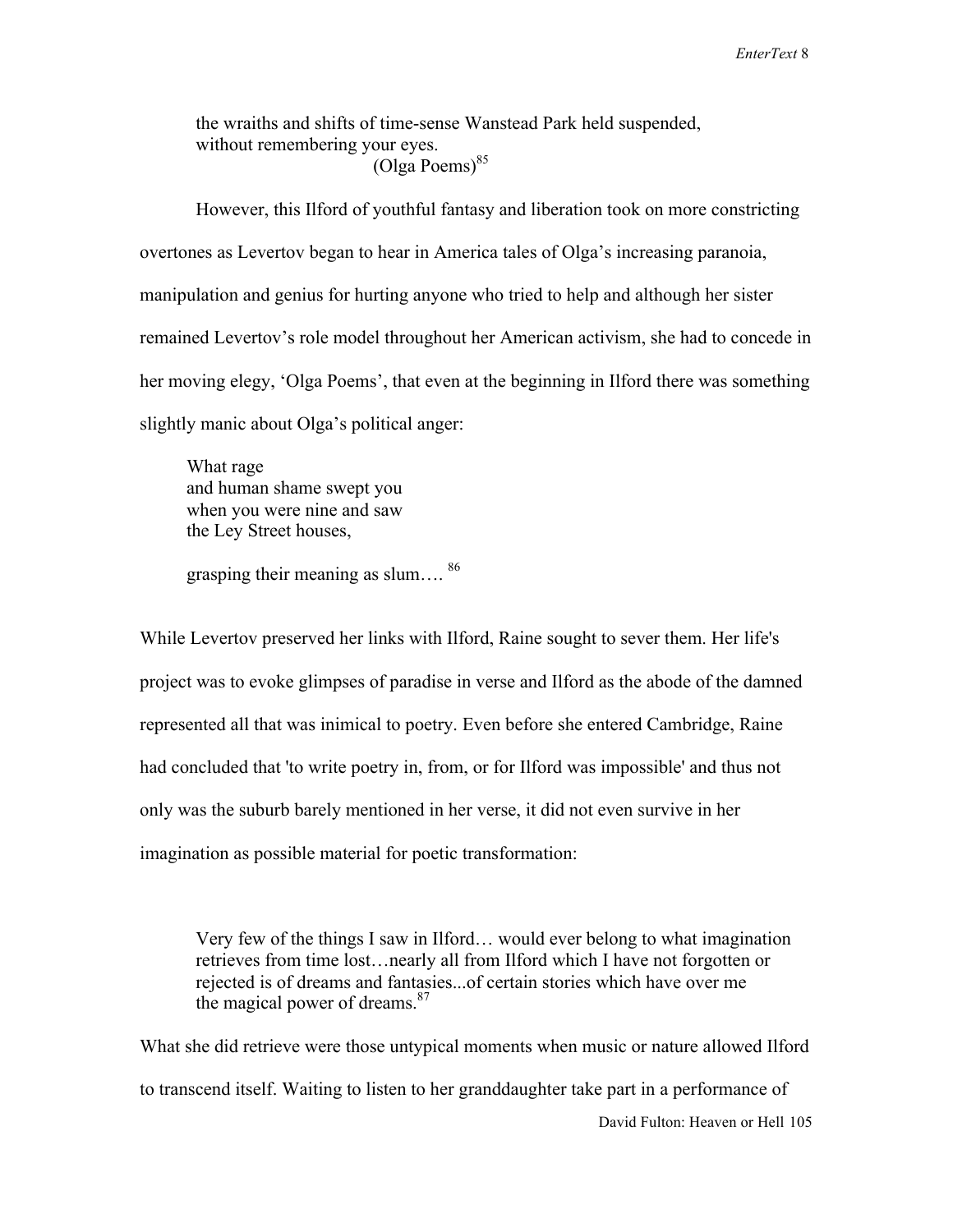Rossini's 'Petit Messe Solennelle' in a church in Ilford or Bromley (she is unsure which), Raine sits among suburbanites whom 'you would have thought...could know little of paradise', yet when the music begins eternity enters time as each singer is 'transfigured.../ The soul in every face/ Made visible, reflecting heaven'. So unexpected is this transformation that Raine is shocked out of her habitual elitism: '...the face of every soul is beautiful  $-$ / In outer suburb, inner city....<sup>88</sup>

 The family garden could provide similar Edenic intimations. A late poem describes how a lifelong search for 'my mother's nameless rose', whose 'trusses of pearl- /Shell-petalled flowers/ Climbed to my first window-sill', ends in Italy with a plant which is 'the same.../But I was not' because years of 'estrangement, my mother's sorrow' had intervened.89 The guilt underlying 'Nameless Rose' crystallised for Raine in an incident of 'cruelty' more 'murderous' than 'many murders' on her first return from Girton, which her mother so keenly anticipated, but she dreaded:

 ...all had been dusted and polished with love. In the middle of the dining-table... stood...a blue and white vase of cheap Chinese ware; in it was a spray of mimosa. My mother asked me if I did not think it was beautiful; and, God forgive me, I said No. I repulsed her, and refused the flower she offered me.<sup>90</sup>

'Mimosa-Spray' sees this denial as a spurning of the chance to find paradise in unpromising suburban circumstances:

 I who have rifled the world's beauty Now will never enter That golden garden she offered me. $91$ 

 David Fulton: Heaven or Hell 106 The rejection was all the more terrible because her mother, like Levertov's, had used the Ilford garden to teach her daughter a love of natural beauty which later found expression in verse: '...it was she who made me a poet'.<sup>92</sup> Oddly for someone who studied natural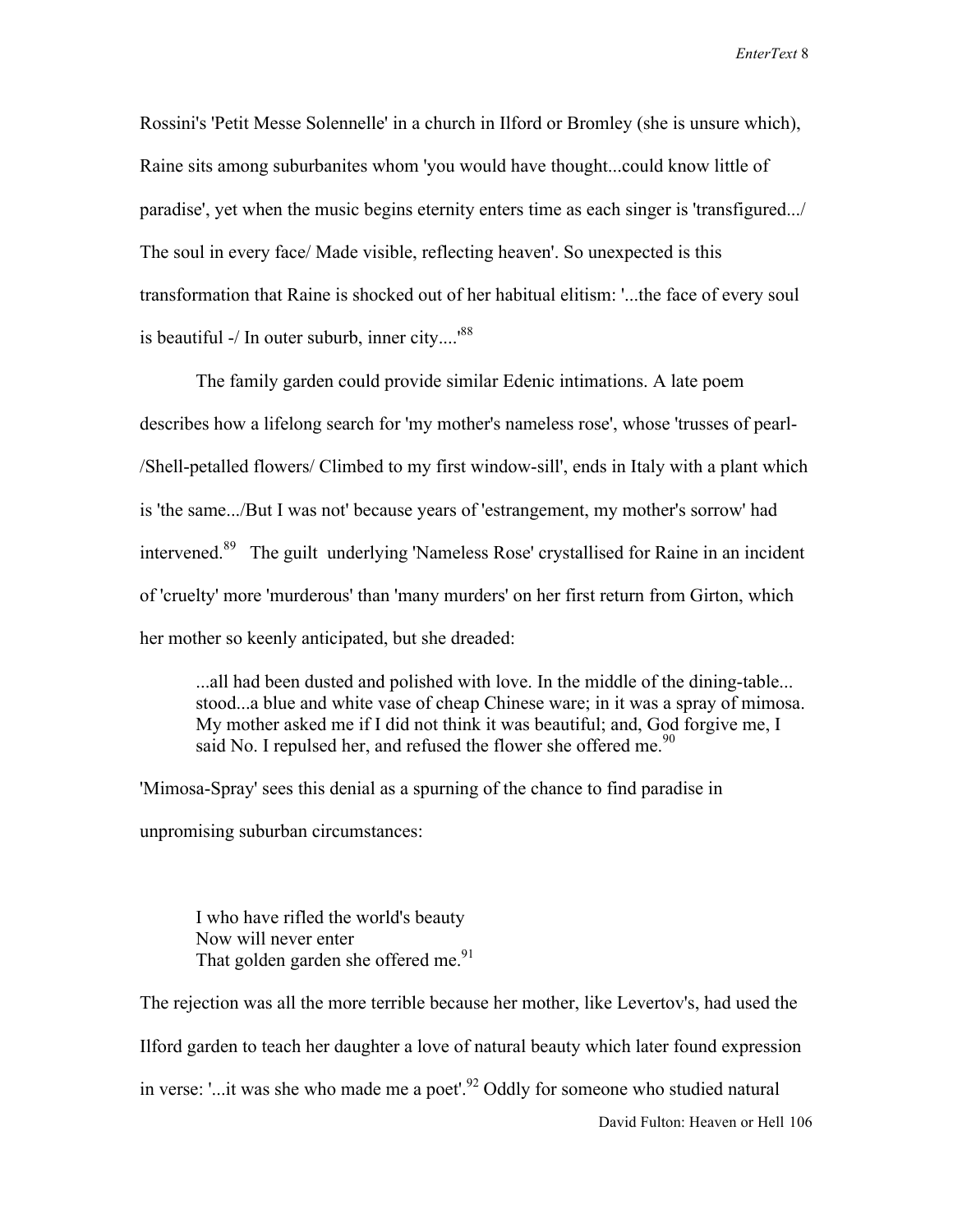sciences at Cambridge, Raine does not relish for its intricate particularity the natural beauty that survives precariously in the Ilford garden of her youth or London garden of her old age and vigorously in Northumbria and the Scottish Highlands. Instead she simplifies it into symbols of an ideal beauty existing beyond the world of appearances. The earth's thick specificity is reduced to a 'thin…/veil stretched over apparent time and space', a 'curtain...drawn' to reveal 'reality behind...seeming'. Only by being given a spurious equivalence with natural objects – 'the high unchanging country beyond time', 'the bright mountain behind the mountain' and so on – are these insubstantial neo-Platonic forms lent any sort of solidity. It is not until the end of her life that Raine learns to appreciate the cluttered thinginess of things: 'This inexhaustible, untidy world - / I would not have it otherwise'.<sup>93</sup> She could have curbed her abstract tendencies by adopting Imagism, which, along with Metaphysical poetry, 'set a fashion' in the Cambridge of the twenties, but she rejected it for being, like Russell and Wittgenstein's logical positivism, atheistic Bloomsbury, the Cavendish laboratory and Empson's deidealising poetry, an expression of the rationalistic materialism of the age: Imagist poets were merely behaviourists, who believed that 'nothing is in the mind which was not first in the senses', and therefore they only succeeded in producing 'haiku…without the Zen metaphysics'.94

 Levertov did adopt Imagism – largely in the form of its Objectivist offshoot – but only after she had emigrated to America. There Pound taught her the importance of 'taking responsibility for the precision of what you say' and avoiding 'self-indulgent sentimentalism', while William Carlos Williams, who became both correspondent and friend, had more fundamental lessons to impart: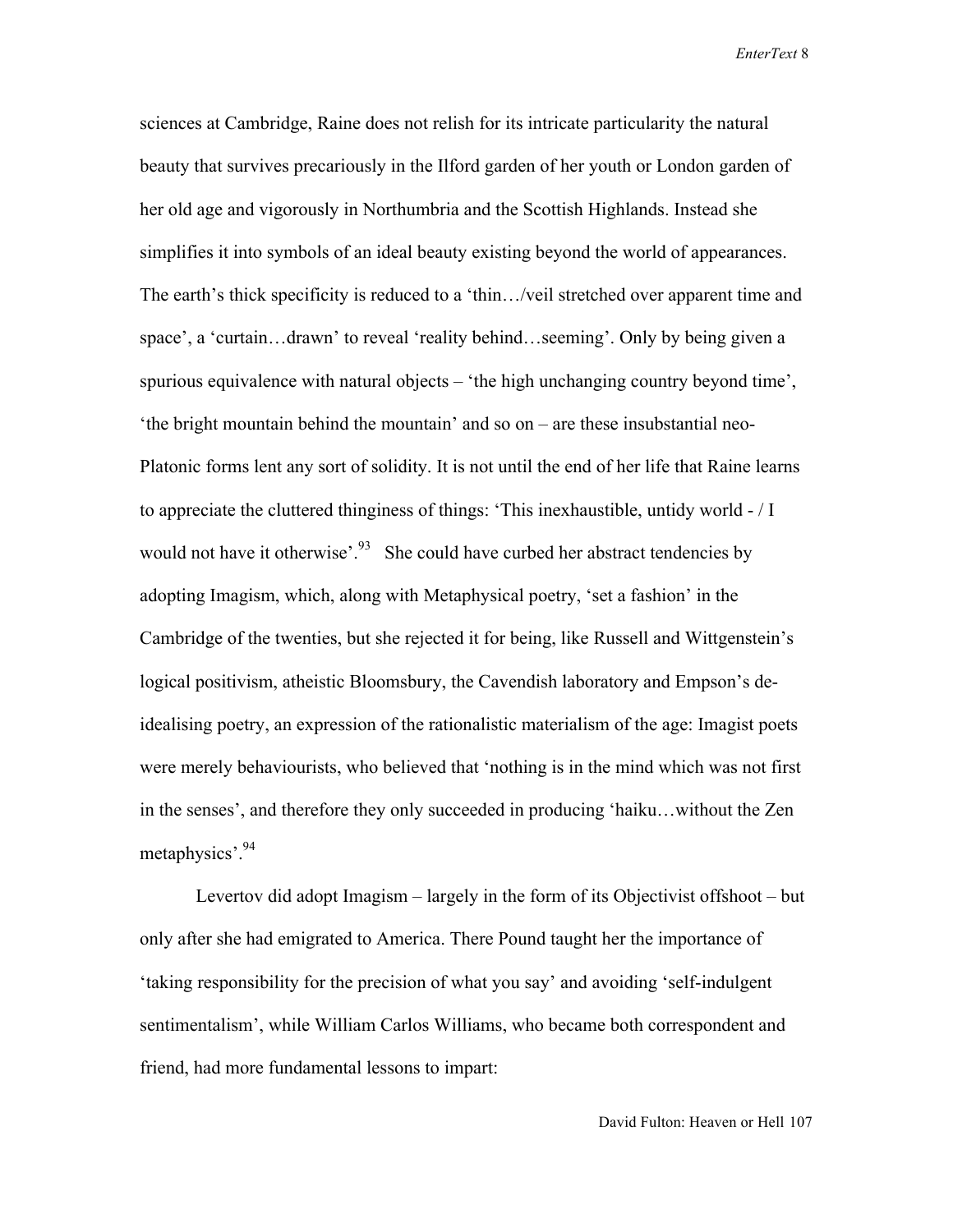…Williams helped me to deal more directly with my life experience…in less literary, more concrete, and less vague language. He helped me bridge the gap between the idiomatic language we all use and the more rarified language of my life as a…solitary reader….He helped me deal with being a grown woman, with a husband…baby and very little money in a strange country….<sup>95</sup>

If she had not changed 'the tools' of her English 'neo-romanticism' in America, it is difficult' to imagine how [she] would have absorbed and reflected the changes in [her]…life' because these tools were not designed to register all that was happening around her. Talking of the poems in her first volume, *The Double Image* (1946), Levertov remarked that one would never know 'there was a war on': 'I wasn't capable of dealing with that material – they're about my adolescent inner feelings...wooshy, vaguely dreamy feelings'.<sup>96</sup> These romantic emotions were generally expressed through the medium of dream or myth rather than actuality in poems whose 'richly sensuous, imagefilled music' tended to produce an effect of 'lushness and sentimentality'.<sup>97</sup> The impression the volume makes is one of 'muzzy adolescent vagueness'. Every detail is presented with a high degree of generality: '…if I mention a tree, there'll be a generic tree' and not 'an oak...or...birch or whatever it specifically was'.<sup>98</sup> Thus 'Christmas' 1944', the most specific of the poems, can mention a 'tree' without specifying what kind of Christmas fir it was. The setting is, presumably, the Ilford family home, but there is no reference to the iron railings taken away to help the war effort or the neighbouring houses flattened by bombs<sup>99</sup> and hardly any to fellow Jews suffering terrible persecution in Nazi-controlled lands. Although it is collectively 'dreaming of Europe', all the family can summon is an insidious continental wind to reveal how thin a protective covering the Christmas festivities provide:

 The wind has tales to tell of sea and city, A plague on many houses, fear knocking on the doors....<sup>100</sup>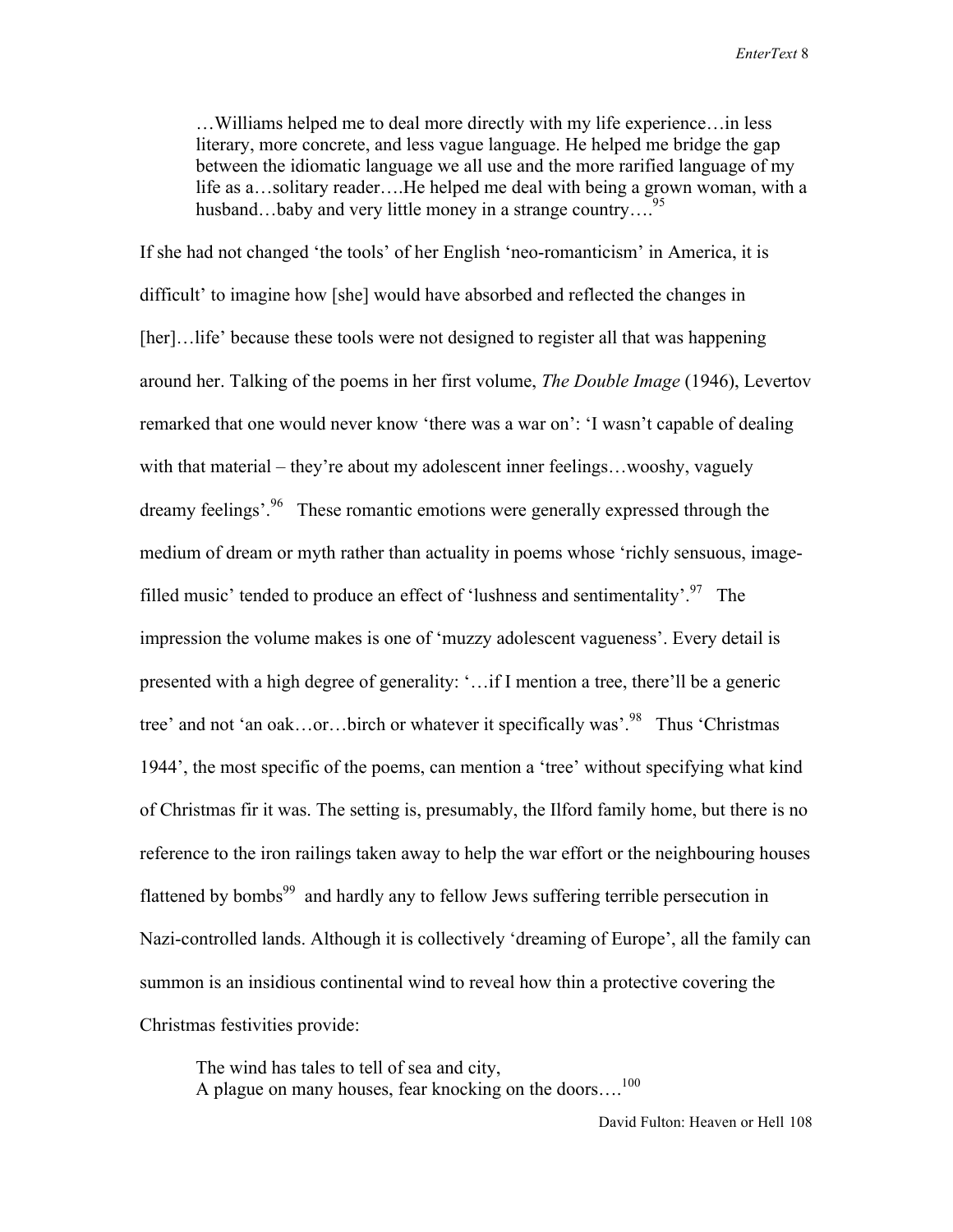Had Levertov been exposed to Imagism while still in England, she might have been able to integrate her mythicising tendencies with the clear notations of sense data from London and its suburbs, as H.D. managed to do in her wartime *Trilogy*, a sequence of poems which Levertov came to admire most out of all of her work :<sup>101</sup>

 An incident here and there, and rails gone (for guns) from your (and my) old town square:

 mist and mist-grey, no colour, still the Luxor bee, chick and hare pursue unalterable purpose…

 there, as here, ruin opens the tomb, the temple; enter, there as here, there are no doors.... (*The Walls Do Not Fall*, i)<sup>102</sup>

 To conclude, although there are some negative shadings, Levertov's characterisation of Ilford is, in general, so diametrically opposed to Raine's – one predominantly paradisal, the other substantially stygian – that one struggles to find any way to link the two beyond the obvious connections of shared birthplace and poetic vocation. However, when researching his *Potted History of Ilford*, Norman Gunby wrote to Raine, asking her for memories of the Levertovs. She replied that she clearly remembered Paul Levertov, 'a most impressive and beautiful man, who…preached most movingly in the Hospital Chapel' just off the High Road. Perhaps in an Ilford sermon by the Reverend Levertov weighing the respective merits of heaven and hell the two poets finally find a common ground. $103$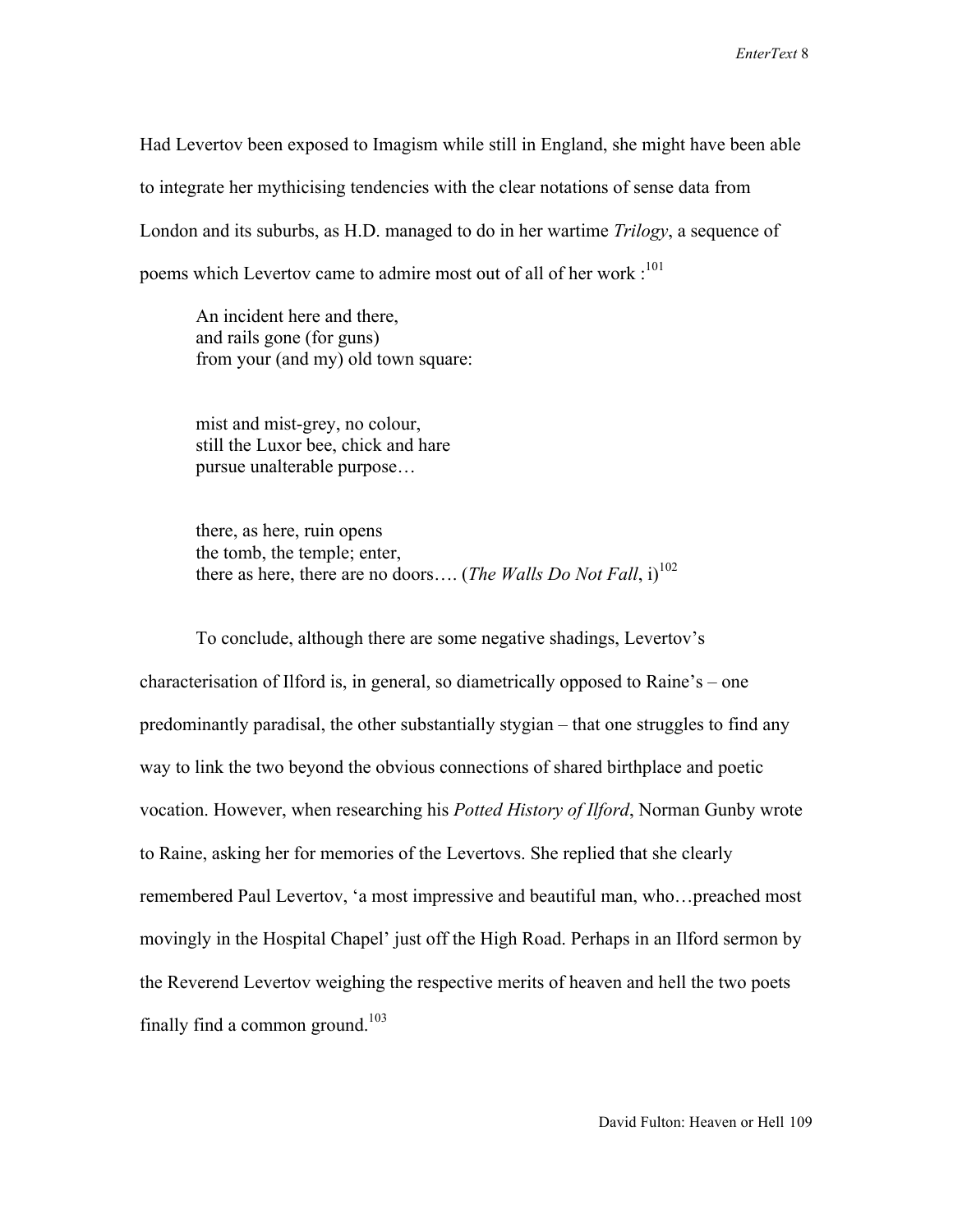**Notes**

Ibid., 64.

- Kathleen Raine, *The Land Unknown* (London: Hamish Hamilton), 54.
- Raine, *Farewell*, 133; *Land*, 15. <sup>9</sup>

<sup>9</sup> Raine, *Farewell*, 103.<br><sup>10</sup> Ibid., 136.

<sup>13</sup> Raine, *Farewell*, 114, 116.<br><sup>14</sup> Ibid., 138.

 $15$  Ibid., 164.

- $17$  Ibid., 102, 106, 111.
- 
- $^{18}$  Ibid., 113.<br> $^{19}$  Ibid., 169-172.
- 

<sup>20</sup> Raine, *Farewell*, 102, 115; *Land*, 13-14.<br><sup>21</sup> Jeni Couzyn, ed., *The Bloodaxe Book of Contemporary Women Poets* (Newcastle upon Tyne: Bloodaxe Books, 1985), 77.

- 22 Jewel Spears Brooker, ed., *Conversations with Denise Levertov* (Jackson: University Press of
- Mississippi, 1998), 111.<br><sup>23</sup> Ibid., 52, 87, 109.

43-44. 25 Christopher MacGowan, ed., *The Letters of Denise Levertov and William Carlos Williams* (New York: New Directions, 1998), 100.<br><sup>26</sup> Ibid., Note 22, 125.

- $27$  Ibid., Note 21, 75.
- 

<sup>31</sup> Levertov, *Poet*, 70.<br><sup>32</sup> Denise Levertov, *Collected Earlier Poems 1940-1960* (New York: New Directions, 1979), 77-78.<br><sup>33</sup> Ibid., 60-67; *Poet*, 75-77.

<sup>35</sup> Levertov, *Oblique*, 33; Roger Tomes, 'Jewish and Christian Liturgical Collaboration?', Centre for Jewish Studies, University of Manchester, 5-6.

<sup>36</sup> Robert J. Bertholf and Albert Gelpi, eds., *The Letters of Robert Duncan and Denise Levertov* (Stanford, California: Stanford University Press, 2004), 621.

 <sup>1</sup> Alan A. Jackson, *Semi-Detached London: Suburban Development, Life and Transport 1903-39* (London: Allen and Unwin, 1973), 59-70. <sup>2</sup>

 $\frac{3}{4}$  Ibid.

Roger Silverstone, ed., *Visions of Suburbia* (London: Routledge, 1997); Roger Webster, ed., *Expanding Suburbia: Reviewing Suburban Narratives* (New York: Berghahn Books, 2000). <sup>5</sup>

 $5$  Silverstone, 1-25.

<sup>6</sup> Kathleen Raine, *Collected Poems* (Ipswich: Golgonooza Press, 2000), 106; *Farewell Happy Fields: Memories of Childhood* (London: Hamish Hamilton, 1973), 88, 115, 116, 157, 158. 7

<sup>&</sup>lt;sup>11</sup> Ibid., 129, 166.

 $12$  Ibid., Note 7, 57.

<sup>&</sup>lt;sup>16</sup> Ibid., 109, 167.

<sup>&</sup>lt;sup>24</sup> Denise Levertov, *Tesserae: Memories and Suppositions* (Newcastle upon Tyne: Bloodaxe Books, 1997),

<sup>&</sup>lt;sup>28</sup> Ibid., note 24, 114-115.<br><sup>29</sup> Ibid., Note 21, 75.<br><sup>30</sup> Denise Levertov, *The Poet in the World* (New York: New Directions, 1973), 70; *Conversations*, 125.

<sup>34</sup> Denise Levertov, *Oblique Prayers* (Newcastle upon Tyne: Bloodaxe Books, 1986), 33; Tesserae, 11, 142; Jorge Quinonez, 'Paul Phillip Levertoff: Pioneering Hebrew-Christian Scholar and Leader', *Mishkan* 37 (2002), 21.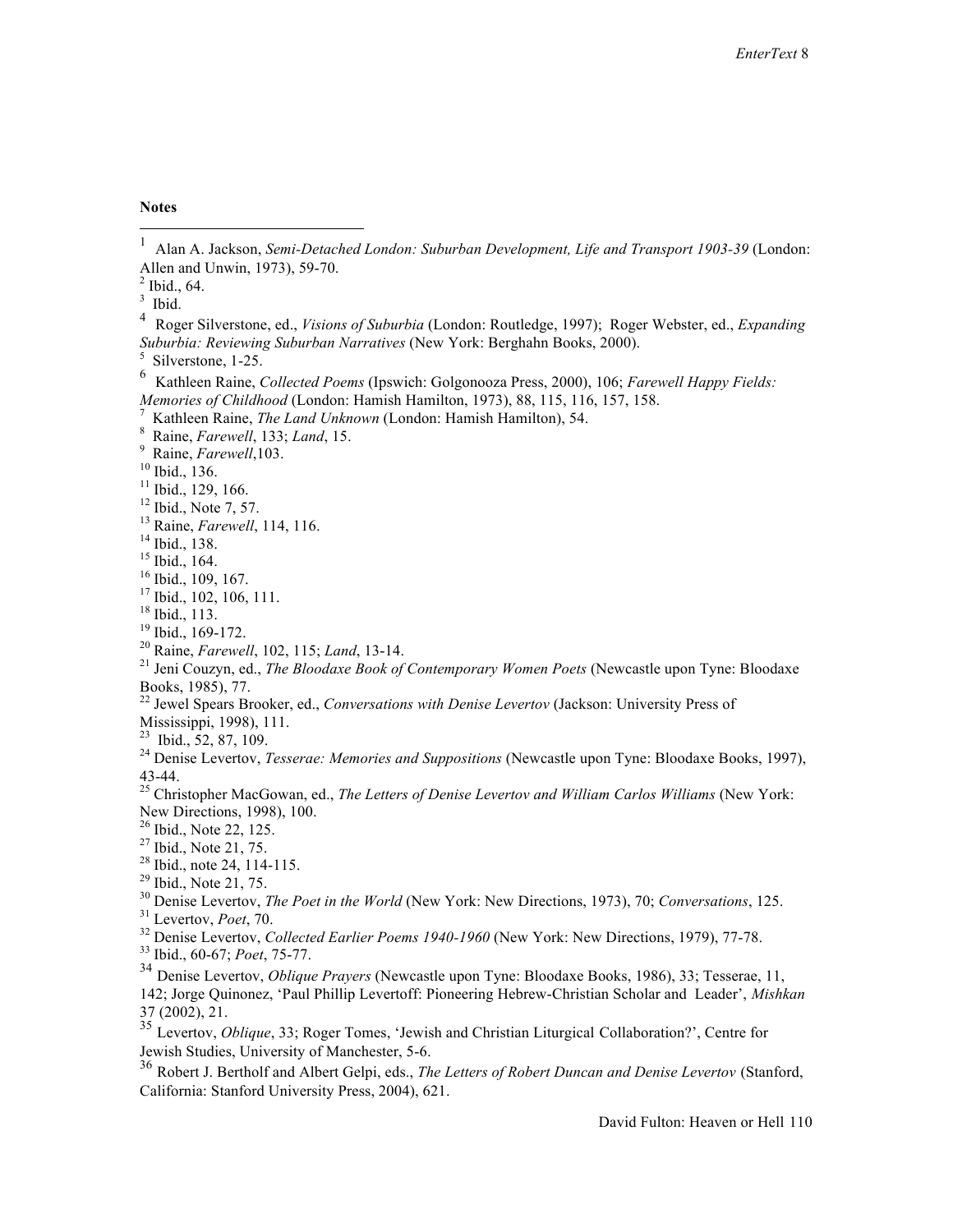- $39$  Brooker, 103; MacGowan, 100; Couzyn, 76.
- $40$  Ibid., Note 22, 111.
- $41$  Ibid., Note 24, 59.
- $42$  Ibid., Note 22, 111.
- 
- 43 Couzyn, 78; Levertov, *Tesserae*, 66-70.<br><sup>44</sup> *Ilford Recorder*, 15 April 1934; Levertov, *Tesserae*, 48-49, 139-140.
- 
- 
- 
- <sup>45</sup> Ibid., Note 24, 70.<br>
<sup>46</sup> Denise Levertov, *Poems 1972-1982* (New York: New Directions, 2001), 221; Brooker, 144.<br>
<sup>47</sup> Ibid., Note 24, 72-73.<br>
<sup>48</sup> Denise Levertov, *A Door in the Hive* and *Evening Train* (Newcastl
- 
- 
- 

<sup>49</sup> Webster, 1-13.<br><sup>50</sup> Ibid., Note 24, 144-146.<br><sup>51</sup> Blake, 'London'; Coleridge, 'Frost at Midnight'; Wordsworth, 'Ode: Intimations of Immortality'.<br><sup>52</sup> Julian Wolfreys, *Writing London: The Trace of the Urban Text fro* 

- Palgrave, 1998), 95-39. 53 Kathleen Raine, *Selected Poems* (Ipswich: Golgonooza Press, 1988), 150, 152; *Collected*, 317. 54 Raine, *Farewell*, 78-79; 124, 147. 55 Ibid., 99, 168.
- 
- 
- 56 Ibid., 168.
- 57 Ibid., Note 7, 53-54; *Collected*, 107-108. 58 Raine, *Farewell*, 157. 59 Ibid., 142.
- 
- 
- 60 Ibid., 115.
- $61$  Ibid., Note 7, 13.
- <sup>62</sup> Raine, *Farewell*, 81, 85.<br><sup>63</sup> Ibid., 85.
- 
- 64 Ibid., 134.
- 
- $^{65}$  Ibid., 124, 155.<br> $^{66}$  Raine, *Selected*, 145-146.
- 
- <sup>67</sup> Ibid., Note 7, 70, 144, 149.<br><sup>68</sup> Raine, *Collected*, 165, 179-214.
- 
- 
- 
- 
- 
- 
- 
- 
- 
- 
- <sup>69</sup> Ibid., Note 21, 75-76.<br>
<sup>71</sup> Ibid., Note 24, 53-56.<br>
<sup>71</sup> Ibid., Note 24, 103-107.<br>
<sup>72</sup> Ibid., Note 32, 65-66.<br>
<sup>74</sup> Ievertov, *Poens* 1972, 97-98.<br>
<sup>74</sup> Levertov, *Poens* 1960, 21-22.<br>
<sup>76</sup> Denise Levertov, *Light*
- 
- 
- 
- 
- 
- 
- 
- 
- 

<sup>&</sup>lt;sup>37</sup> Ibid., Note 22, 90.

<sup>38</sup> Ibid., Note 21, 77.